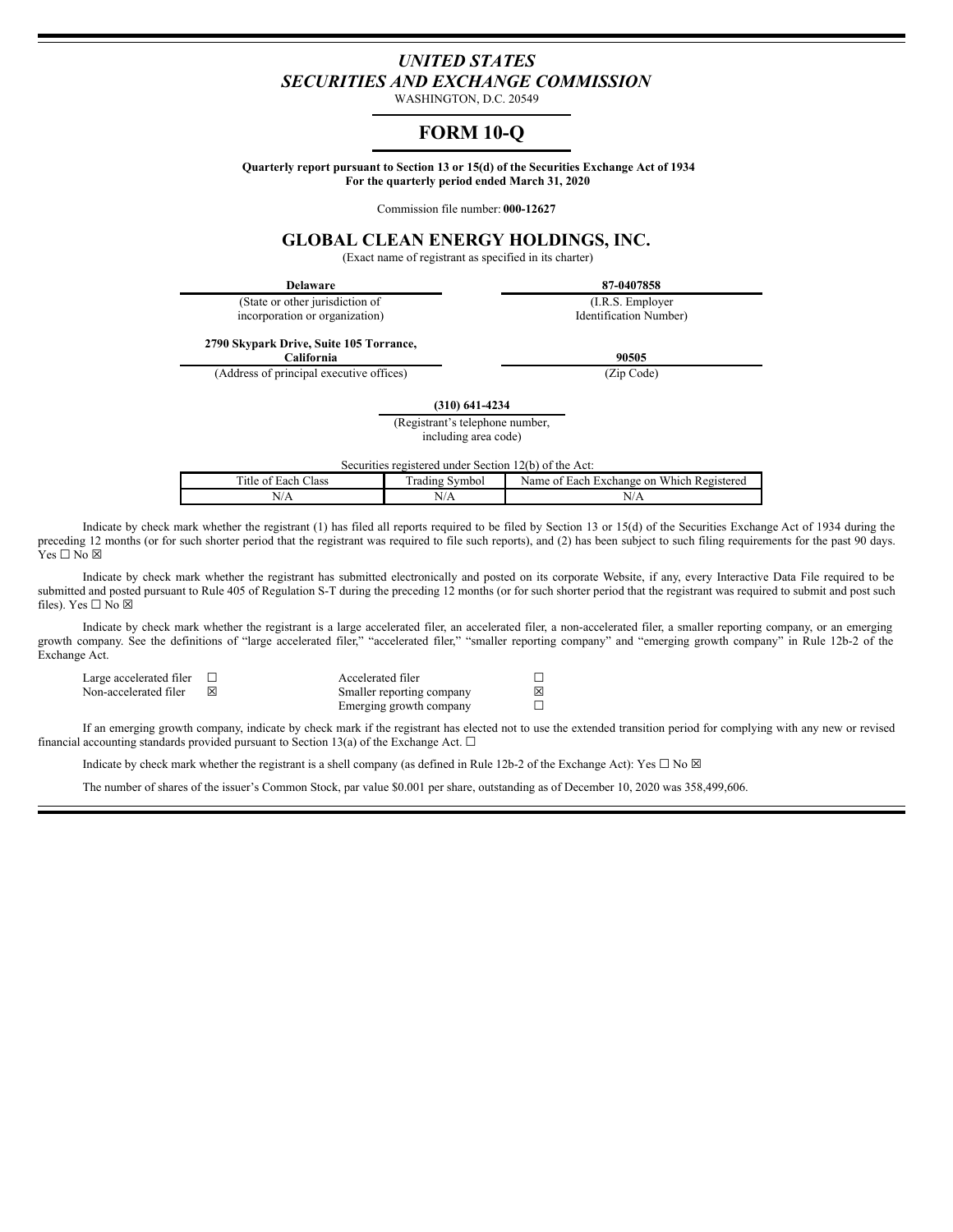**Item 1: Financial Statements**

### **GLOBAL CLEAN ENERGY HOLDINGS, INC. AND SUBSIDIARIES CONDENSED CONSOLIDATED BALANCE SHEETS**

|                                                                                                 |              | March 31,<br>2020 |             | December 31,<br>2019 |
|-------------------------------------------------------------------------------------------------|--------------|-------------------|-------------|----------------------|
|                                                                                                 |              | (Unaudited)       |             | (Audited)            |
| <b>ASSETS</b>                                                                                   |              |                   |             |                      |
| <b>CURRENT ASSETS</b><br>Cash and cash equivalents                                              | $\mathbb{S}$ | 127,987           | $\mathbf S$ | 457,331              |
| Inventories                                                                                     |              | 22,942            |             | 22,942               |
| <b>Total Current Assets</b>                                                                     |              |                   |             |                      |
|                                                                                                 |              | 150,929           |             | 480,273              |
| PROPERTY AND EQUIPMENT, NET                                                                     |              |                   |             |                      |
| <b>RIGHT-OF-USE ASSET</b>                                                                       |              | 74,847            |             | 82,450               |
| <b>INTANGIBLE ASSETS, NET</b>                                                                   |              | 2,440,286         |             | 2.501.592            |
| <b>DEBT ISSUANCE COSTS</b>                                                                      |              | 500,000           |             | 500,000              |
| <b>PRE-ACQUISITION COSTS</b>                                                                    |              | 3,171,075         |             | 2,588,441            |
| <b>DEPOSITS</b>                                                                                 |              | 3,253,253         |             | 3,253,253            |
|                                                                                                 |              |                   |             |                      |
| <b>TOTAL ASSETS</b>                                                                             |              | 9,590,390         |             | 9,406,009            |
|                                                                                                 |              |                   |             |                      |
| <b>LIABILITIES AND STOCKHOLDERS' DEFICIT</b><br><b>CURRENT LIABILITIES</b>                      |              |                   |             |                      |
| Accounts payable and accrued expenses                                                           | \$           | 2,229,494         | \$          | 1,778,434            |
| Accrued compensation and related liabilities                                                    |              | 2,068,961         |             | 2,055,167            |
| Accrued interest                                                                                |              | 1,823,155         |             | 1,734,527            |
| Lease liabilities                                                                               |              | 75,538            |             | 82,882               |
| Notes payable including current portion of long-term debt, net                                  |              | 4,647,569         |             | 1,369,856            |
| Convertible notes payable                                                                       |              | 1,697,000         |             | 1,697,000            |
| Derivative Liability                                                                            |              |                   |             | 24,767,000           |
| <b>Total Current Liabilities</b>                                                                |              | 12,541,717        |             | 33,484,866           |
|                                                                                                 |              |                   |             |                      |
| <b>LONG-TERM LIABILITIES</b>                                                                    |              |                   |             |                      |
| Long-term debt, net                                                                             |              | 15,592,296        |             |                      |
|                                                                                                 |              | 28,134,013        |             | 33,484,866           |
| <b>TOTAL LIABILITIES</b>                                                                        |              |                   |             |                      |
| <b>STOCKHOLDERS' DEFICIT</b>                                                                    |              |                   |             |                      |
| Preferred stock - \$0.001 par value; 50,000,000 shares authorized Series B, convertible; 13,000 |              |                   |             |                      |
| shares issued and outstanding (aggregate liquidation preference of \$1,300,000)                 |              | 13                |             | 13                   |
| Common stock, \$0.001 par value; 500,000,000 shares authorized; 352,206,749 and 344,029,434     |              |                   |             |                      |
| shares issued and outstanding, respectively                                                     |              | 352,206           |             | 344,029              |
| Additional paid-in capital                                                                      |              | 31,348,398        |             | 31,259,365           |
| Accumulated deficit                                                                             |              | (50, 244, 240)    |             | (55,682,264)         |
| <b>Total Stockholders' Deficit</b>                                                              |              | (18, 543, 623)    |             | (24,078,857)         |
|                                                                                                 |              |                   |             |                      |
| TOTAL LIABILITIES AND STOCKHOLDERS' DEFICIT                                                     | $\mathbb{S}$ | 9,590,390         | \$          | 9,406,009            |

The accompanying notes are an integral part of these financial statements

-1-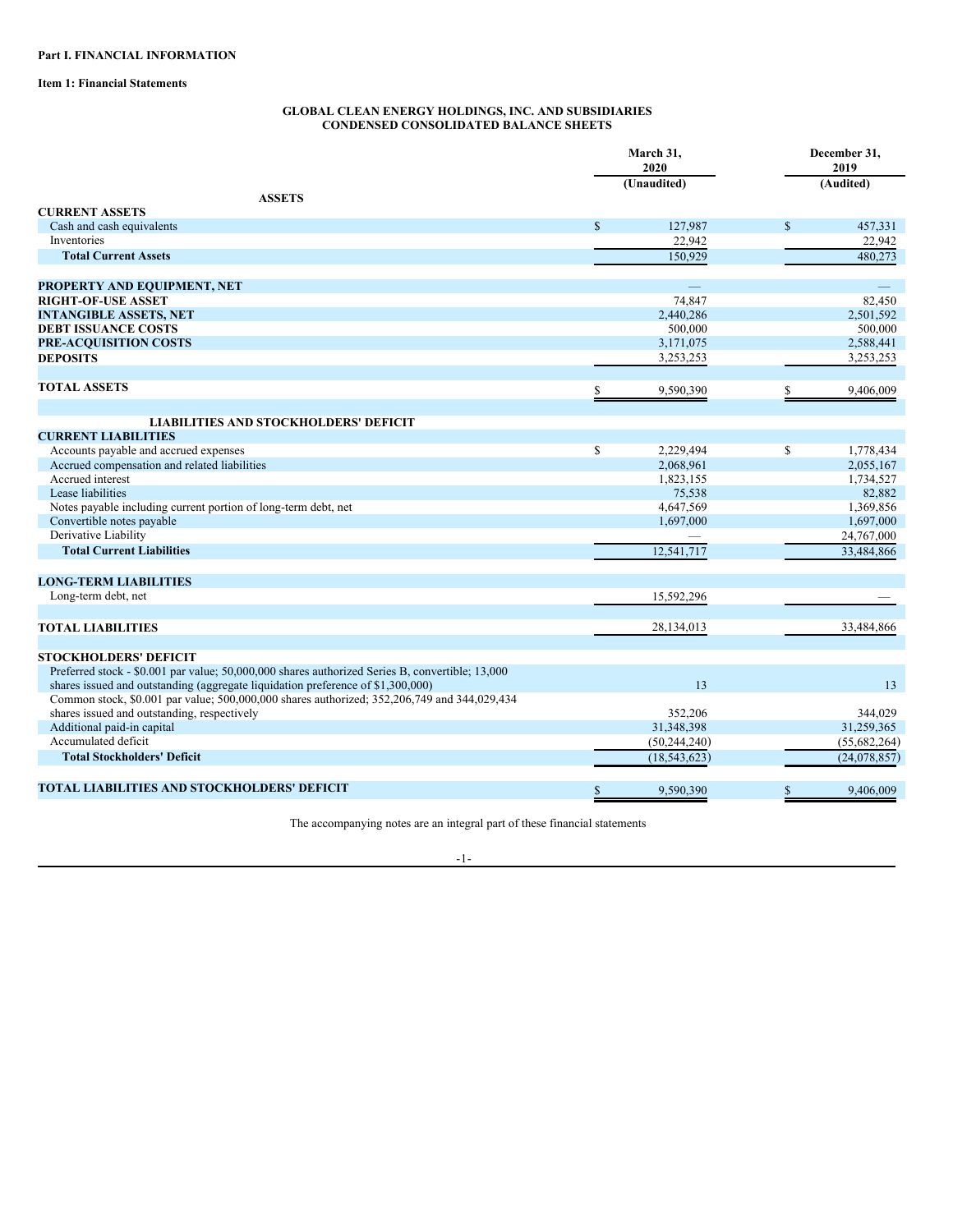#### **GLOBAL CLEAN ENERGY HOLDINGS, INC. AND SUBSIDIARIES CONDENSED CONSOLIDATED STATEMENTS OF OPERATIONS (Unaudited)**

|                                                                                     |             | For the three months ended March 31, |  |  |  |  |
|-------------------------------------------------------------------------------------|-------------|--------------------------------------|--|--|--|--|
|                                                                                     | 2020        | 2019                                 |  |  |  |  |
| <b>REVENUE</b>                                                                      |             |                                      |  |  |  |  |
| <b>OPERATING EXPENSES</b>                                                           |             |                                      |  |  |  |  |
| General and Administrative                                                          | 309,084     | 1,027,577                            |  |  |  |  |
| Amortization of intangible assets                                                   | 61,307      | 61,307                               |  |  |  |  |
| Preliminary stage acquisition costs                                                 |             | 934,243                              |  |  |  |  |
| <b>Total Operating Expenses</b>                                                     | 370,391     | 2,023,127                            |  |  |  |  |
| <b>OPERATING LOSS</b>                                                               | (370, 391)  | (2,023,127)                          |  |  |  |  |
| <b>OTHER INCOME (EXPENSE)</b>                                                       |             |                                      |  |  |  |  |
| Interest expense (net)                                                              | (179, 948)  | (90, 529)                            |  |  |  |  |
| Gain in derecognition of derivative liabilities                                     | 512,363     |                                      |  |  |  |  |
| Change in fair value derivative and finance charges related to derivative liability | 5,476,000   | (3,937,000)                          |  |  |  |  |
| <b>Total Other Income (Expense)</b>                                                 | 5,808,415   | (4,027,529)                          |  |  |  |  |
| <b>NET INCOME/(LOSS)</b>                                                            | 5,438,024   | (6,050,656)                          |  |  |  |  |
| <b>BASIC NET INCOME/(LOSS) PER COMMON SHARE</b>                                     | 0.02        | (0.02)                               |  |  |  |  |
| <b>DILUTED NET INCOME/(LOSS) PER COMMON SHARE</b>                                   | 0.01        | (0.02)                               |  |  |  |  |
| WEIGHTED AVERAGE SHARES OUTSTANDING                                                 | 351,831,174 | 341,529,434                          |  |  |  |  |
| DILUTED WEIGHTED-AVERAGE SHARES OUTSTANDING                                         | 640,774,858 | 341,529,434                          |  |  |  |  |

The accompanying notes are an integral part of these financial statements

-2-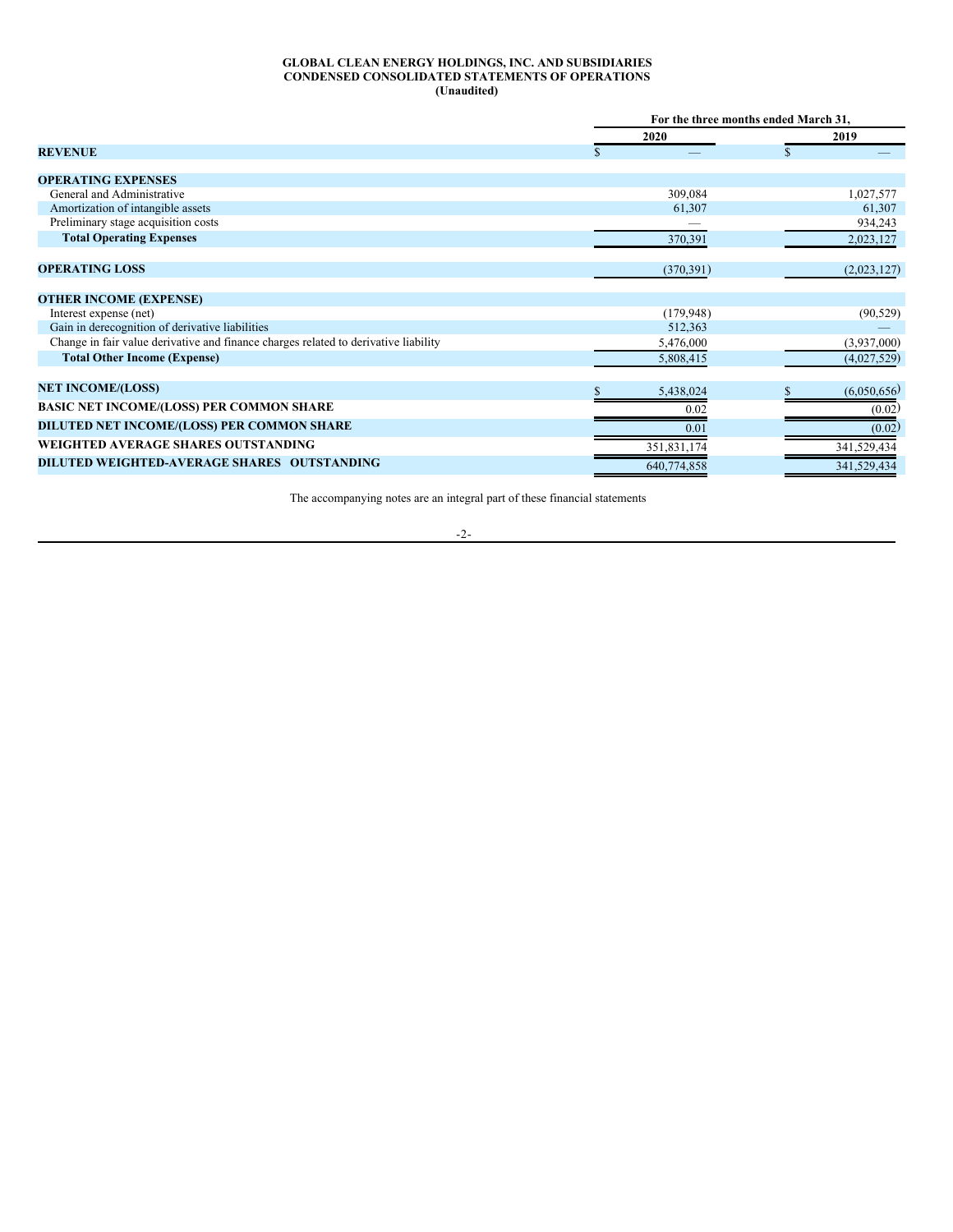#### **GLOBAL CLEAN ENERGY HOLDINGS, INC. AND SUBSIDIARIES CONDENSED CONSOLIDATED STATEMENTS OF CHANGES IN EQUITY (DEFICIT) (Unaudited)**

|                                                                                      |               |                 |        |                     |            | <b>Additional</b> |                 |                |
|--------------------------------------------------------------------------------------|---------------|-----------------|--------|---------------------|------------|-------------------|-----------------|----------------|
|                                                                                      |               | <b>Series B</b> |        | <b>Common Stock</b> |            | Paid in           | Accumulated     |                |
|                                                                                      | <b>Shares</b> |                 | Amount | <b>Shares</b>       | Amount     | Capital           | Deficit         | <b>Total</b>   |
| Balance at December 31, 2018                                                         | 13,000        | $\mathbb{S}$    | 13     | 341,529,434         | \$ 341,529 | \$30,669,220      | \$(43,890,445)  | \$(12,879,683) |
| Share-based compensation from issuance of options and<br>compensation-based warrants |               |                 |        |                     |            | 43,008            |                 | 43,008         |
| Net (loss) for the quarter ended March 31, 2019                                      |               |                 |        |                     |            |                   | (6,050,656)     | (6,050,656)    |
| Balance at March 31, 2019                                                            | 13,000        | \$.             | 13     | 341,529,434         | \$ 341,529 | \$30,712,228      | (49, 941, 101)  | (18, 887, 331) |
|                                                                                      |               |                 |        |                     |            | <b>Additional</b> |                 |                |
|                                                                                      |               | <b>Series B</b> |        | <b>Common Stock</b> |            | Paid in           | Accumulated     |                |
|                                                                                      | <b>Shares</b> |                 | Amount | <b>Shares</b>       | Amount     | Capital           | Deficit         | Total          |
| <b>Balance at December 31, 2019</b>                                                  | 13,000        | \$.             | 13     | 344,029,434         | \$344,029  | \$31,259,365      | \$ (55,682,264) | \$(24,078,857) |
| Share-based compensation from issuance of options and<br>compensation-based warrants |               |                 |        |                     |            | 25,614            |                 | 25,614         |
| Exercise of stock options                                                            |               |                 |        | 8,177,315           | 8,177      | 63,419            |                 | 71,596         |
| Net income for the quarter ended March 31, 2020                                      |               |                 |        |                     |            |                   | 5,438,024       | 5,438,024      |

The accompanying notes are an integral part of these financial statements

-3-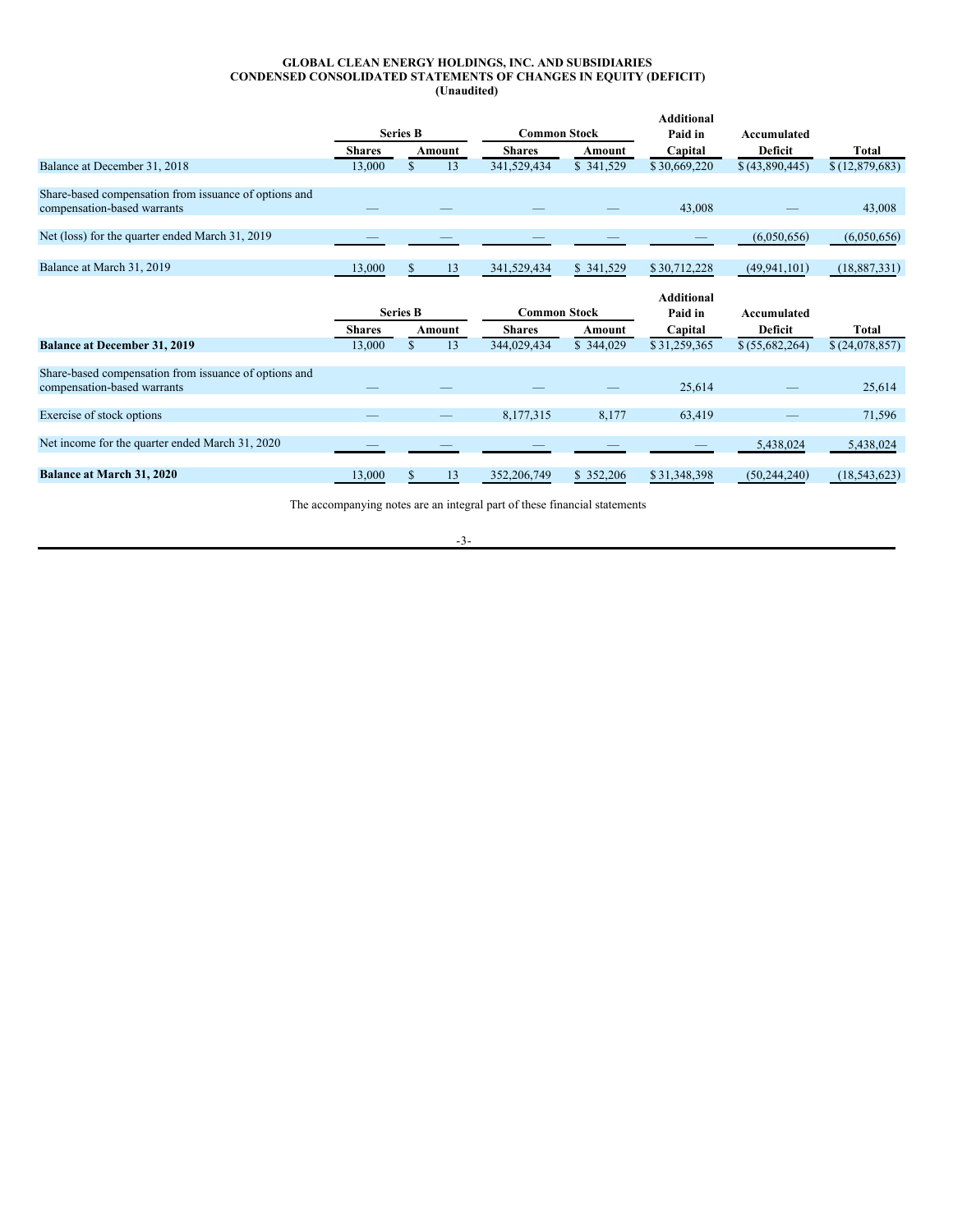### **GLOBAL CLEAN ENERGY HOLDINGS, INC. AND SUBSIDIARIES CONDENSED CONSOLIDATED STATEMENT OF CASH FLOWS (Unaudited)**

|                                                                             | For the three months ended March 31, |             |  |
|-----------------------------------------------------------------------------|--------------------------------------|-------------|--|
|                                                                             | 2020                                 | 2019        |  |
| <b>Operating Activities:</b>                                                |                                      |             |  |
| Net Income/(Loss)                                                           | 5,438,024                            | (6,050,656) |  |
| Adjustments to reconcile net loss to net cash used in operating activities: |                                      |             |  |
| Share-based compensation                                                    | 25,614                               | 43,008      |  |
| Depreciation and amortization                                               | 61,306                               | 61,306      |  |
| Gain on settlement of liabilities                                           | (512, 363)                           |             |  |
| Change in fair value of derivative liability                                | (5,476,000)                          | 3,937,000   |  |
| Accretion of note payable                                                   | 91,372                               |             |  |
| Changes in operating assets and liabilities:                                |                                      |             |  |
| Accounts payable and accrued expenses                                       | 451,060                              | 858,863     |  |
| Accrued compensation and related liabilities                                | 13,794                               | (21)        |  |
| Interest payable                                                            | 88,628                               | 90,528      |  |
| Other operating activities                                                  | 259                                  |             |  |
| Net Cash Used in Operating Activities                                       | 181,694                              | (1,059,972) |  |
| <b>Investing Activities:</b>                                                |                                      |             |  |
| Pre-acquisition costs and deposit on refinery acquisition                   | (582, 634)                           |             |  |
| Net Cash Used in Investing Activities                                       | (582, 634)                           |             |  |
| <b>Financing Activities:</b>                                                |                                      |             |  |
| Proceeds received from exercise of stock options                            | 71,596                               |             |  |
| Net Cash Provided by Financing Activities                                   | 71,596                               |             |  |
| <b>Net Change in Cash and Cash Equivalents</b>                              | (329, 344)                           | (1,059,972) |  |
| Cash and Cash Equivalents at Beginning of Period                            | 457,331                              | 5,226,489   |  |
| <b>Cash and Cash Equivalents at End of Period</b>                           | 127,987                              | 4,166,517   |  |

### **Non-cash Financing Activities:**

During the quarter ended March 31, 2020, the Company amended the terms of a derivative contract, which had a balance of \$19,291,000 and converted into a fixed payment obligation, which was recorded at its net present value of \$18,778,637, and thereby recognized a gain on the derecognition of the derivative liability of \$512,363.

The accompanying notes are an integral part of these consolidated financial statements

$$
-4-
$$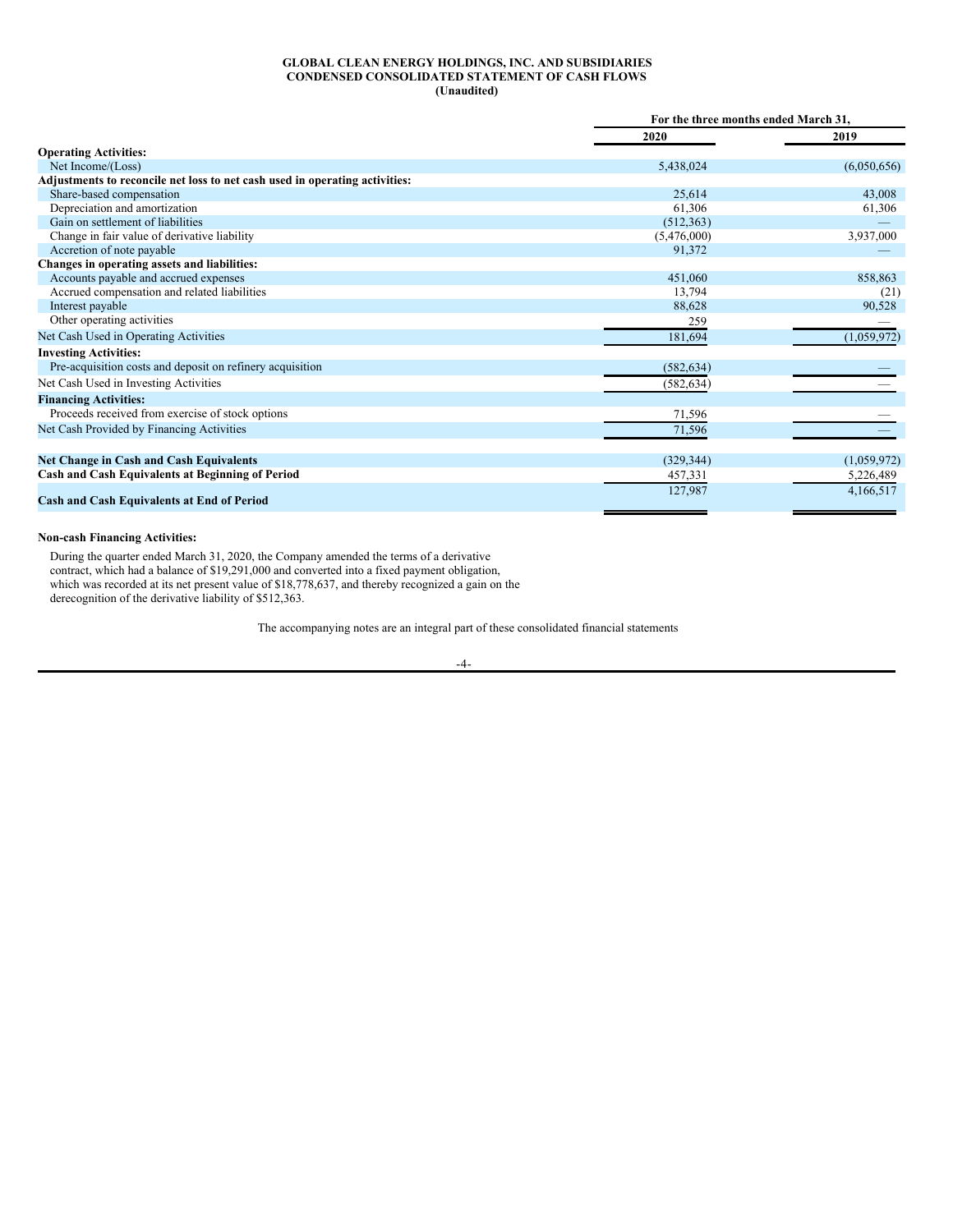## **NOTE A — ORGANIZATION AND SIGNIFICANT ACCOUNTING POLICIES**

### **Description of Business**

Global Clean Energy Holdings, Inc., a Delaware corporation, and its wholly owned subsidiaries (collectively, the "Company") is a U.S.-based integrated agricultural-energy biofuels company that holds assets across feedstocks and plant genetics, agronomics, cultivation, and regulatory approvals, commercialization, and downstream biorefining and storage. The Company is focused on the development and refining of non-food based bio-feedstocks and has a proprietary investment in camelina sativa ("Camelina"), a fast growing, low input and ultra-low carbon intensity crop used as a feedstock for renewable fuels. The Company holds its Camelina assets (including all related intellectual property related rights and approvals) and operates its Camelina business through a subsidiary, Sustainable Oils Inc., a Delaware corporation.

In 2018 and 2019 the Company pursued the acquisition of a crude oil refinery in Bakersfield, California with the objective of retrofitting it to produce renewable diesel from Camelina and other non-food feedstocks. On May 7, 2020, the Company completed the acquisition of the targeted refinery (the "Bakersfield Biorefinery"). The retrofitting of the Bakersfield Biorefinery is expected to be completed in the first quarter of 2022. The Company has entered into a product offtake agreement with a major oil company for the majority of the renewable diesel to be produced at the Bakersfield Biorefinery. See Note B which describes the off-take agreement in more detail.

#### **Basis of Presentation**

The accompanying condensed and consolidated balance sheet of Global Clean Energy Holdings, Inc. and its subsidiaries (collectively, hereinafter the "Company," "we," "us" or "our") at December 31, 2019, has been derived from audited condensed and consolidated financial statements, but does not include all disclosures required by accounting principles generally accepted in the United States of America ("U.S. GAAP"). The accompanying unaudited condensed and consolidated financial statements as of March 31, 2020 and for the three months ended March 31, 2020 and 2019, have been prepared in accordance with U.S. GAAP for interim financial information and with the instructions to Form 10-Q and Article 8 of Regulation S-X. Accordingly, they do not include all of the information and footnotes required by U.S. GAAP for complete financial statements, and should be read in conjunction with the unaudited condensed and consolidated financial statements and related notes to the financial statements included in the Company's Annual Report on Form 10-K for the year ended December 31, 2019 as filed with the U.S. Securities and Exchange Commission (SEC). In the opinion of the Company's management, all material adjustments (consisting of normal recurring adjustments) considered necessary for a fair presentation have been made to the unaudited condensed and consolidated financial statements. The unaudited condensed and consolidated financial statements include all material adjustments (consisting of all normal accruals) necessary to make the condensed and consolidated financial statements not misleading as required by Regulation S-X Rule 10-01. Operating results for the three months ended March 31, 2020 are not necessarily indicative of the results that may be expected for the year ended December 31, 2020 or any future periods.

The accompanying condensed consolidated financial statements include the accounts of Global Clean Energy Holdings, Inc. and its subsidiaries. All intercompany accounts and transactions have been eliminated in consolidation.

-5-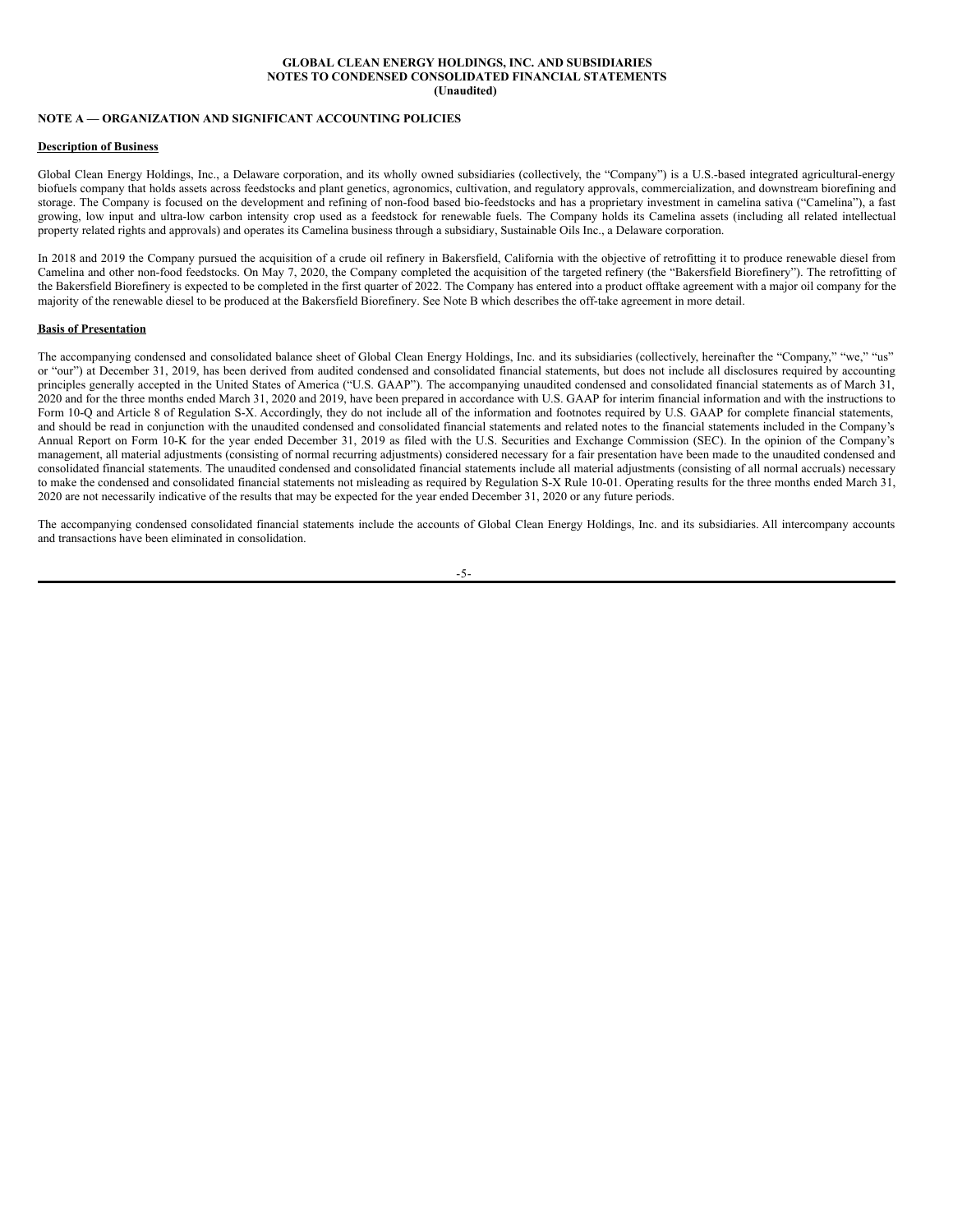# **NOTE A — ORGANIZATION AND SIGNIFICANT ACCOUNTING POLICIES (CONTINUED)**

### **Property and Equipment**

Property and equipment are stated at cost. Depreciation of office equipment is computed using the straight-line method over estimated useful lives of 3 to 5 years. Field equipment is depreciated using the straight-line method over estimated useful lives of 5 to 15 years. Normal maintenance and repair items are charged to operating costs and are expensed as incurred. The cost and accumulated depreciation of property and equipment sold or otherwise retired are removed from the accounts and gain or loss on disposition is reflected in results of operations.

### **Long-Lived Assets**

In accordance with U.S. GAAP for the impairment or disposal of long-lived assets, the carrying values of intangible assets and other long-lived assets are reviewed on a regular basis for the existence of facts or circumstances that may suggest impairment. The Company recognizes impairment when the aggregate of the expected undiscounted future cash flows is less than the carrying amount of the asset. Impairment losses, if any, are measured as the excess of the carrying amount of the asset over its estimated fair value.

### **Pre-Acquisition Costs**

The Company capitalizes its pre-acquisition costs once management determines that it is probable that the project will occur. Probability is determined based on i) management, having the requisite authority, having implicitly or explicitly authorized and committed to funding the acquisition or construction of a specific asset, ii) the financial resources are available consistent with such authorization, and iii) the ability exists to meet the necessary local and other governmental regulations. Cost capitalization occurs when the event is probable, but prior to the start of construction. We capitalize those costs that are directly identifiable with the specific property and those costs that would be capitalized if the property were already acquired. We began capitalizing pre-acquisition costs in April 2019 after executing a product offtake agreement with a major oil company. We expense general administrative and overhead costs, including payroll, that would be considered support functions. For the quarter ended March 31, 2020 we capitalized \$0.6 million, which included legal costs, pre-engineering costs and other contractual costs and expenses directly related to the purchase of the Bakersfield Biorefinery that was completed in May 2020.

#### **Debt Issuance Costs**

In 2018, we signed a letter of intent to acquire the Bakersfield Biorefinery. The acquisition of the Bakersfield Biorefinery and the related \$365 million of debt financing we obtained to retrofit the refinery closed in May 2020. In connection with obtaining the foregoing financing, we incurred certain debt issuance costs. Debt issuance costs related to the Bakersfield Biorefinery are amortized using the effective interest rate method. Debt issuance costs are amortized over the term of the loan as interest; however, as such interest relates to retrofitting of the refinery, these costs will be capitalized as part of the refinery until the refinery is placed in service. The amortization of the debt issuance costs is classified as interest expense. At March 31, 2020 and December 31, 2019, unamortized debt issuance costs are presented on the balance sheet as deferred costs. However, such costs will be classified as a direct deduction from the carrying amount of the debt liability after the closing of the financing to the extent that we borrow on the credit agreements. See Note I in Subsequent Events for more detail on the financing.

-6-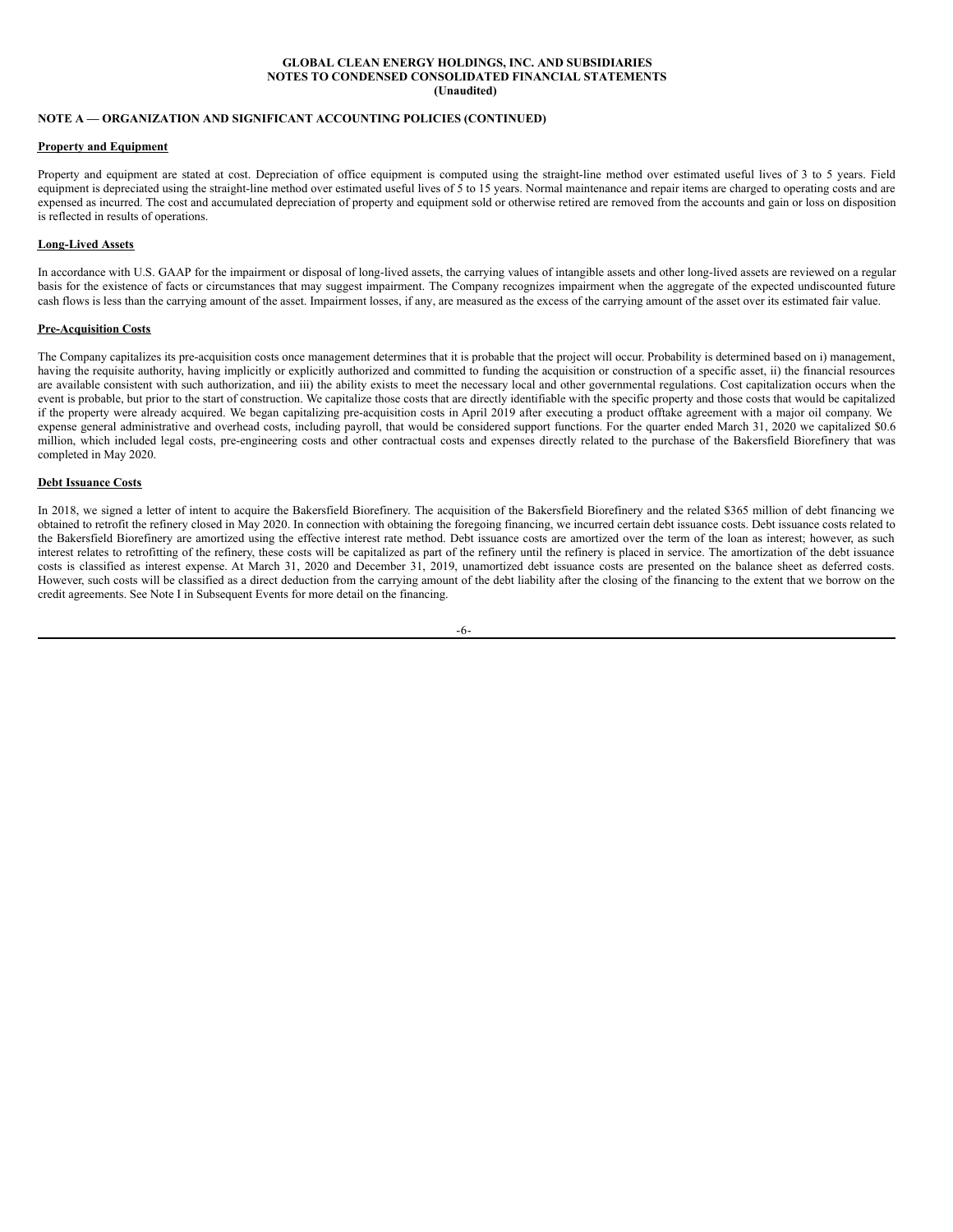### **NOTE A — ORGANIZATION AND SIGNIFICANT ACCOUNTING POLICIES (CONTINUED)**

### **Derecognition of Liabilities**

The Company reviews its liabilities, including but not limited to accounts payable, notes payable, accrued expenses, accrued liabilities and other legal obligations for a determination of the legal enforcement or settlement of these obligations. Upon conclusive evidence that an obligation may be extinguished, has expired, is discharged, is cancelled or otherwise no longer legally exists, then the Company will derecognize the respective liability on its balance sheet.

#### **Income Taxes**

The Company utilizes the liability method of accounting for income taxes. Under the liability method, deferred tax assets and liabilities are determined based on differences between financial reporting and tax basis of assets and liabilities and the carryforward of operating losses and tax credits, and are measured using the enacted tax rates and laws that will be in effect when the differences are expected to reverse. A valuation allowance against deferred tax assets is recorded when it is more likely than not that such tax benefits will not be realized. Assets and liabilities are established for uncertain tax positions taken or positions expected to be taken in income tax returns when such positions are judged to not meet the "more-likely-than-not" threshold based on the technical merits of the positions. Estimated interest and penalties related to uncertain tax positions are included as a component of general and administrative expense.

### **Revenue Recognition**

The Company recognizes revenue in accordance with ASC 606 using the following five-step model:(1) identify the contract with the customer, (2) identify the performance obligations in the contract, (3) determine the transaction price, (4) allocate the transaction price to the performance obligations in the contract, and (5) recognize revenue. The Company did not recognize any revenues during the quarters ended March 31, 2020 and 2019. Based upon the Company's Product Offtake Agreement (see Note B), the Company expects to recognize revenue from the sale of biofuel beginning in 2022.

#### **Research and Development**

Research and development costs are charged to operating expenses when incurred.

### **Fair Value Measurements and Fair Value of Financial Instruments**

As of March 31, 2019 and 2020, the carrying value of certain financial instruments that are not reported at fair value in the accompanying consolidated balance sheets, including cash and cash equivalents, accounts receivable, accounts payable, and accrued liabilities approximate their fair value due to their short-term nature. The Company's derivative liability, which was derecognized during the first quarter of 2020, is reported at fair value on the accompanying December 31, 2019 balance sheet.

U.S. GAAP specifies a hierarchy of valuation techniques based on whether the inputs to those valuation techniques are observable or unobservable. Observable inputs reflect market data obtained from independent sources, while unobservable inputs reflect the Company's market assumptions. These two types of inputs have created the following fair-value hierarchy:

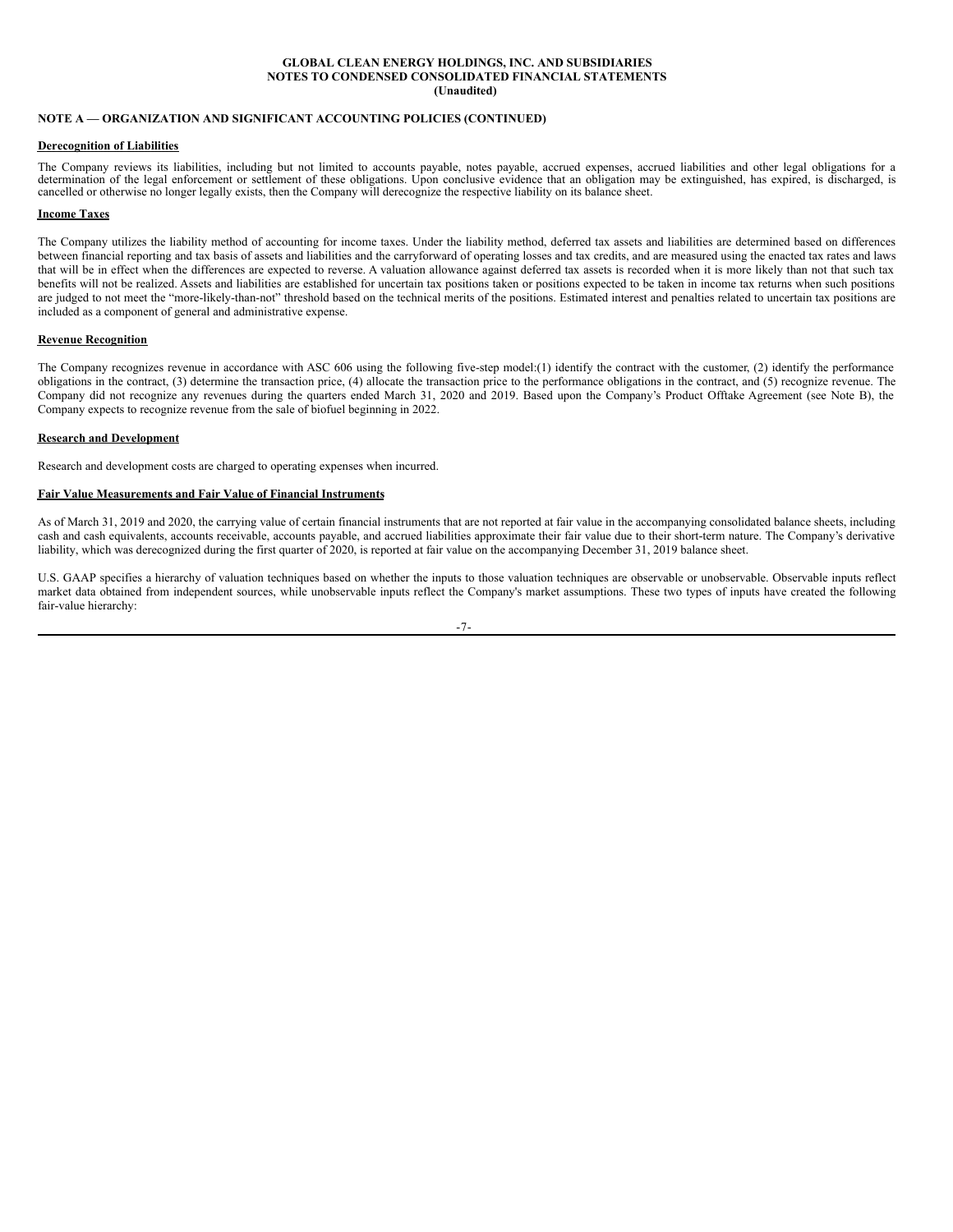# **NOTE A — ORGANIZATION AND SIGNIFICANT ACCOUNTING POLICIES (CONTINUED)**

Level 1— Quoted prices for identical instruments in active markets;

Level 2— Quoted prices for similar instruments in active markets, quoted prices for identical or similar instruments in markets that are not active, and model-derived valuations in which all significant inputs and significant value drivers are observable in active markets; and

Level 3— Valuations derived from valuation techniques in which one or more significant inputs or significant value drivers are unobservable.

At December 31, 2019, the Company had a derivative liability of \$24.8 million related to a forward contract that also included a call option. The notional amount of the forward contract related to gallons of the commodity, Ultra Low Sulfur Diesel. Under the terms of the contract the Company was obligated to pay the equivalent of the notional amount multiplied by the market price of Ultra Low Sulfur Diesel at the settlement dates; however, the call option of the contract capped the market price of Ultra Low Sulfur Diesel.

The Company recognized \$5.5 million of income from the decrease in fair value on the derivative contract from January 1, 2020 through March 19, 2020, and also recognized a gain of \$0.5 million on the derecognition of the derivative contract. The derivative forward contract was amended again in April 2020. See, "Note E, Fixed Payment Obligations" below.

The fair value of the derivative forward contract is primarily based upon the notional amount and the forward strip market prices of Ultra Low Sulfur Diesel, and is reduced by the fair value of the call option. The forward strip market prices are observable. However, to determine the fair value of the call option, Company used the Blacks 76 option pricing model. As a result, the contract as a whole is included in the Level 3 of the fair value hierarchy.

The following presents changes in the derivative liability:

|                                                          | <b>Ouarter Ended</b><br><b>March 31, 2020</b> |  | <b>Ouarter Ended</b><br><b>March 31, 2019</b> |  |            |
|----------------------------------------------------------|-----------------------------------------------|--|-----------------------------------------------|--|------------|
| <b>Beginning Balance</b>                                 |                                               |  | 24,767,000                                    |  | 11,917,000 |
| Conversion to note payable                               |                                               |  | (19,291,000)                                  |  |            |
| (Decrease) increase in fair value recognized in earnings |                                               |  | (5.476.000)                                   |  | 3.937,000  |
| <b>Ending Balance</b>                                    |                                               |  |                                               |  | 15,854,000 |

### **Estimates**

Management uses estimates and assumptions in preparing financial statements. Those estimates and assumptions affect the reported amounts of assets and liabilities, the disclosure of contingent assets and liabilities, and reported revenues and expenses. Significant estimates used in preparing these financial statements include a) valuation of common stock, warrants, and stock options, b) those assumed in determining the value of the derivative transactions, c) and estimated useful lives of equipment and patent costs. It is at least reasonably possible that the significant estimates used will change within the next year.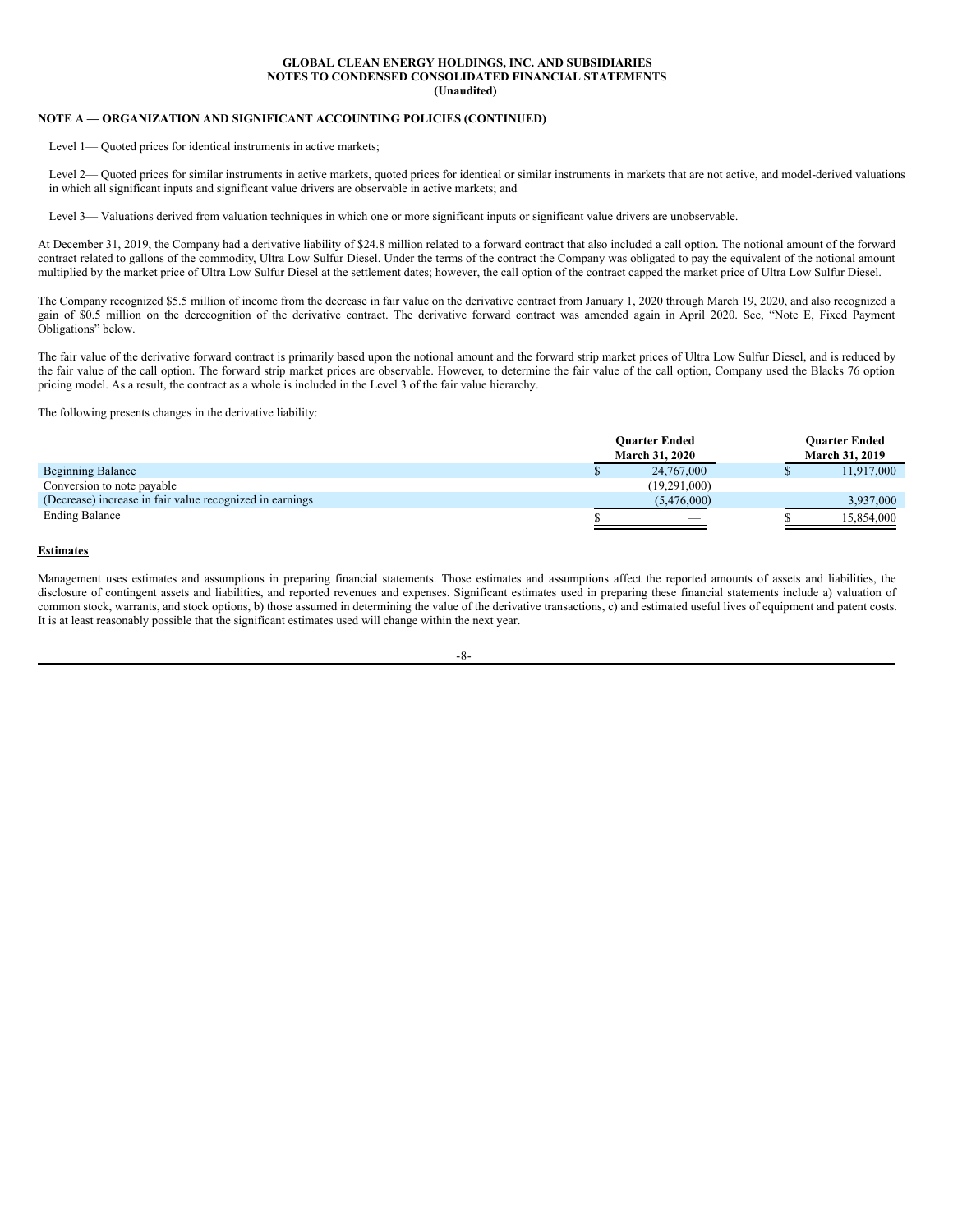# **NOTE A — ORGANIZATION AND SIGNIFICANT ACCOUNTING POLICIES (CONTINUED)**

### **Income/Loss per Common Share**

Income/Loss per share amounts are computed by dividing income or loss applicable to the common stockholders of the Company by the weighted-average number of common shares outstanding during each period. Diluted income or loss per share amounts are computed assuming the issuance of common stock for potentially dilutive common stock equivalents. The number of dilutive warrants and options is computed using the treasury stock method, whereby the dilutive effect is reduced by the number of treasury shares the Company could purchase with the proceeds from exercises of warrants and options.

The following table presents: 1) instruments that were dilutive for the quarter ended March 31, 2020 and included in the diluted earnings per share, and 2) instruments that were anti-dilutive for the quarter ended March 31, 2019 and excluded from diluted earnings per share as they would have been antidilutive:

|                                               | <b>Instruments Included</b> | <b>Instruments Excluded</b> |
|-----------------------------------------------|-----------------------------|-----------------------------|
|                                               | in Diluted EPS March        | in Diluted EPS March        |
|                                               | 31, 2020                    | 31, 2019                    |
| Convertible notes and accrued interest        | 100.075.503                 | 94,938,750                  |
| Convertible preferred stock - Series B        | 11.818.181                  | 11,818,181                  |
| Warrants                                      | $\overline{\phantom{a}}$    |                             |
| Compensation-based stock options and warrants | 177,050,000                 | 171,631,482,                |

#### **Stock Based Compensation**

The Company recognizes compensation expenses for stock-based awards expected to vest on a straight-line basis over the requisite service period of the award based on their grant date fair value. However, in the case of awards with accelerated vesting, the amount of compensation expense recognized at any date will be based upon the portion of the award that is vested at that date. The Company estimates the fair value of stock options using a Black-Scholes option pricing model which requires management to make estimates for certain assumptions regarding risk-free interest rate, expected life of options, expected volatility of stock and expected dividend yield of stock. For the quarters ended March 31, 2020 and 2019, charges related to stock-based compensation amounted to approximately \$25,614 and \$43,008 respectively. For the quarters ended March 31, 2020 and 2019, all stock-based compensation is classified in general and administrative expense.

### **Subsequent Events**

The Company has evaluated subsequent events through the date these condensed consolidated financial statements were available to be issued. See Note I to these consolidated financial statements for a description of events occurring subsequent to March 31, 2020.

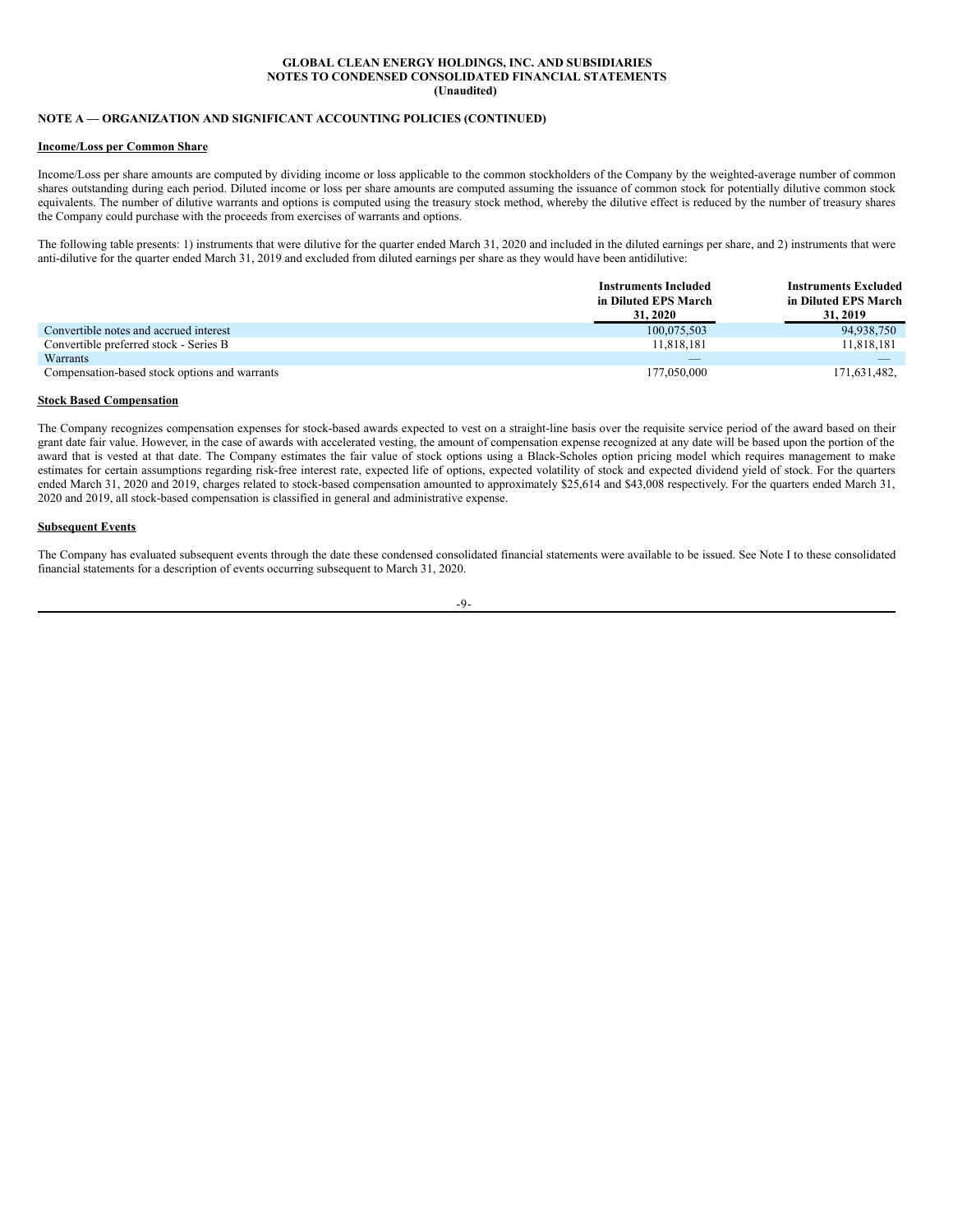### **NOTE B — BASIS OF PRESENTATION AND LIQUIDITY**

The accompanying consolidated financial statements have been prepared assuming that the Company will continue as a going concern. As shown in the accompanying consolidated financial statements, the Company incurred losses from operations applicable to its common stockholders of \$0.4 million and \$2.0 million, during the quarters ended March 31, 2020 and 2019, respectively, and has an accumulated deficit applicable to its common stockholders of \$50.2 million at March 31, 2020. The Company had net income of \$5.4 million in the fiscal 2020 quarter compared to a \$6.1 million net loss in the fiscal 2019 quarter. At March 31, 2020, the Company had negative working capital of \$12.4 million and a total stockholders' deficit of \$18.5 million.

On May 4, 2020, a group of lenders agreed to provide a \$300 million senior secured term loan facility to one of Global Clean Energy Holdings, Inc.'s subsidiaries to enable that subsidiary to acquire the equity interests of Bakersfield Renewable Fuels, LLC and to pay the anticipated costs of the retooling of the Bakersfield Biorefinery owned by Bakersfield Renewable Fuels, LLC. Concurrently with the foregoing senior credit facility, a group of mezzanine lenders also agreed to provide a \$65 million secured term loan facility to be used to pay the costs of repurposing and starting up the Bakersfield Biorefinery. See, *"Note I Subsequent Events."*Although the funds provided by the senior and mezzanine lenders may only be used for the Bakersfield Biorefinery and servicing these debt obligations, since the Company shares facilities and personnel, Global Clean Energy Holdings, Inc. will realize a reduction in certain of its operating expenses. The Company believes that these cost savings, plus the Company's other financial resources should be sufficient to fund the Company's operations for the next eighteen months.

In April of 2019, the Company executed a binding Product Offtake Agreement (the "Offtake Agreement") with ExxonMobil Corp. ("Purchaser") pursuant to which Purchaser has committed to purchase a minimum of 85 million gallons per year of renewable diesel annually from the Bakersfield Biorefinery (with a right to purchase higher volumes as available), and the Company has committed to sell these quantities of renewable diesel to Purchaser. Purchaser's obligation to purchase renewable diesel will last for a period of five years following the date that the Bakersfield Biorefinery commences commercial operations. Purchaser has the option to extend the initial five-year term of the Offtake Agreement. Either party may terminate the Offtake Agreement if the Bakersfield Biorefinery does not meet certain production levels by certain milestone dates following the commencement of the Bakersfield Biorefinery's operations.

### **NOTE C – PROPERTY AND EQUIPMENT**

Property and equipment for the periods ended March 31, 2020 and December 31, 2019 are as follows:

|                               | <b>For the Periods Ended</b> |  |                          |  |
|-------------------------------|------------------------------|--|--------------------------|--|
|                               | <b>March 31, 2020</b>        |  | <b>December 31, 2019</b> |  |
| Office Equipment              | 61.078                       |  | 61,078                   |  |
| <b>Total Cost</b>             | 61.078                       |  | 61.078                   |  |
| Less accumulated depreciation | 61.078                       |  | 61,078                   |  |
| Property and equipment, net   | $\overline{\phantom{m}}$     |  |                          |  |

For the quarters ended March 31, 2020 and 2019, the Company did not recognize any depreciation expense as its property and equipment were already fully depreciated.

-10-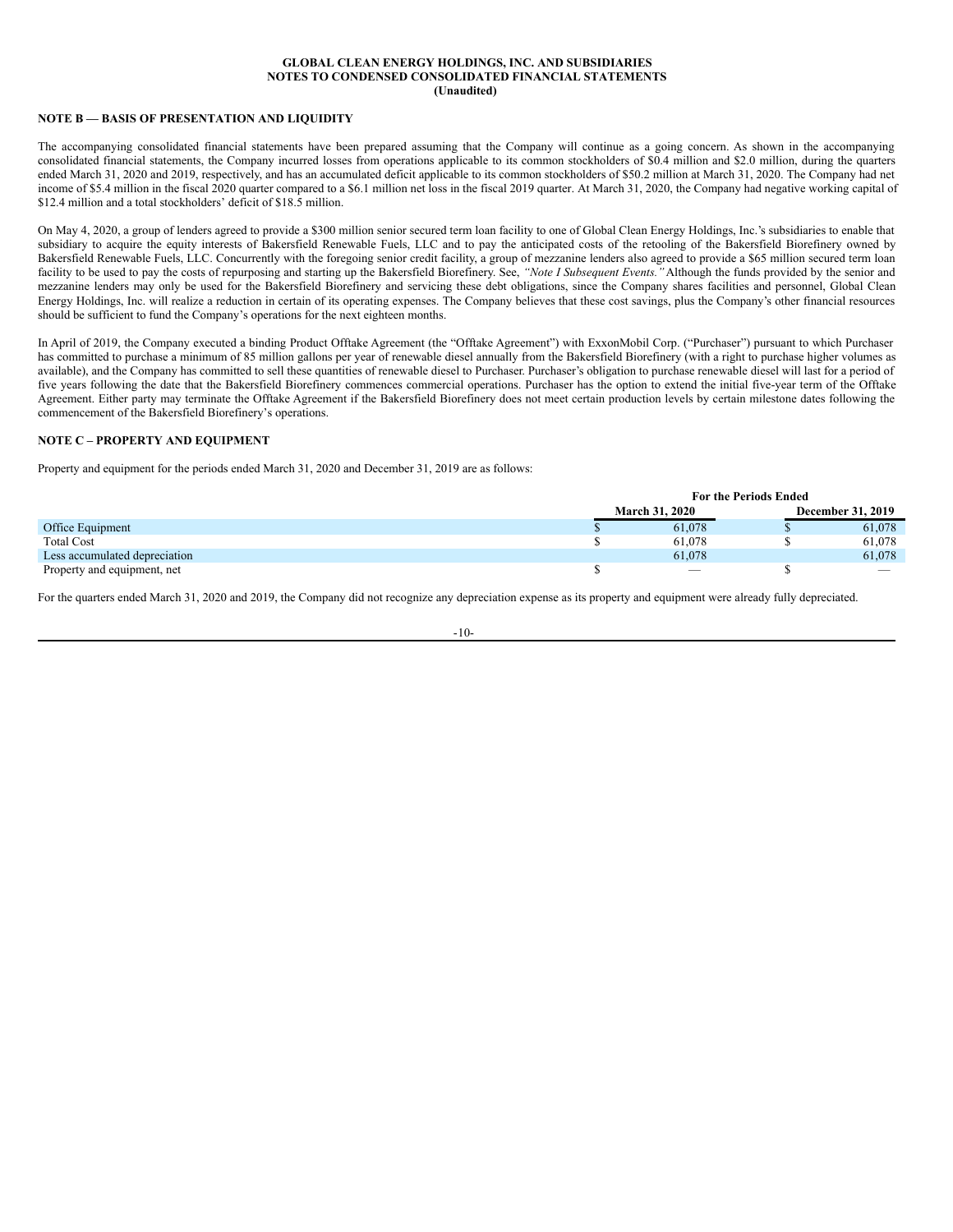### **NOTE D - PATENT LICENSE FEES**

Through a 2013 acquisition, the Company acquired certain patents, intellectual property and rights related to the development of Camelina as a biofuels feedstock, as a result of which the Company continues to incur costs related to patent license fees and patent applications for Camelina sativa plant improvements. These acquired assets include three patents and the related intellectual property associated with these patents. These three patents have an expected useful life of 17 years and are carried at cost less any accumulated amortization and any impairment losses. Amortization is calculated using the straight-line method over their remaining patent life. The termination dates of these patents are all in 2029. Any future costs associated with the maintenance of these patents and patent and registration costs for any additional patents that are essential to the Company's business will be capitalized and amortized over the life of the patent once issued. The patent assets as of the quarter ended March 31, 2020 and 2019 is shown in the following table:

|                               | March 31.   | December 31. |
|-------------------------------|-------------|--------------|
|                               | 2020        | 2019         |
| Patent license fees           | 4.187.902   | 4.187.902    |
| Less accumulated amortization | (1,747,616) | (1,686,310)  |
| Intangible Assets, Net        | 2,440,286   | 2,501,592    |

Amortization expense for intangible assets was approximately \$61,000 for each of the quarters ended March 31, 2020 and 2019.

#### **NOTE E –DEBT**

### **Promissory Notes**

Prior to 2016 the Company invested in and purchased various assets which were paid, in part, by the issuance of a promissory note having an initial principal balance of \$1.3 million. The promissory note is due upon demand, and has an interest rate of 18% per annum.

### **Convertible Note Payable to Executive Officer**

On October 16, 2018, Richard Palmer, the Company's Chief Executive Officer and President, entered into a new employment agreement with the Company and concurrently agreed to defer \$1 million of his accrued unpaid salary and bonus for two years. In order to evidence the foregoing deferral, the Company and Mr. Palmer entered into a \$1 million convertible promissory note (the "Convertible Note"). The Convertible Note accrues simple interest on the outstanding principal balance at the annual rate of five percent (5%) and became due and payable on October 15, 2020, its maturity date. Under its existing credit agreements, the Company is restricted from repaying Mr. Palmer's loan and, accordingly, the Company is currently in default under the Convertible Note. As of quarters ended March 31, 2020 and 2019, the Company had recorded accrued interest payable of approximately \$73,000 and \$23,000 under the Convertible Note. Under the Convertible Note, Mr. Palmer has the right, exercisable at any time until the Convertible Note is fully paid, to convert all or any portion of the outstanding principal balance and accrued and unpaid interest into shares of the Company's Common Stock at an exercise price of \$0.0154 per share.

$$
-11
$$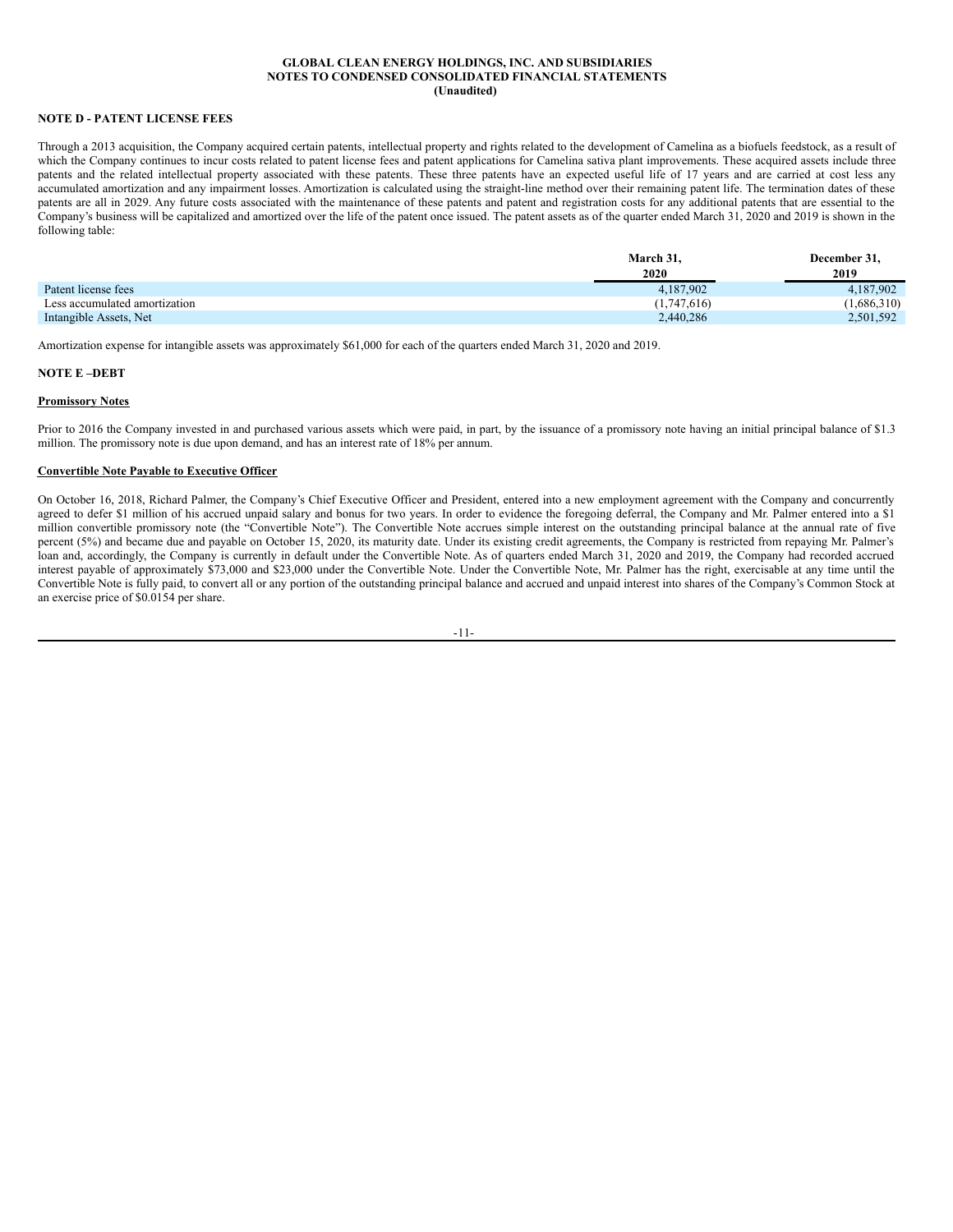### **NOTE E –DEBT (CONTINUED)**

### **Convertible Notes Payable**

The Company has several outstanding unsecured promissory notes that are convertible into the Company or the Company's subsidiaries shares at different prices ranging from \$0.03 per share into the parent company's stock and up to \$1.48 per share into a subsidiary's common stock. These notes have passed their original maturity date and they continue to accrue interest at varying rates, from 8% to 10%. On a combined basis, as of March 31, 2020 the principal amount of these notes is approximately \$0.7 million.

### **Fixed Payment Obligation**

As described in Note A, under "Fair Value Measurements and Fair Value of Financial Instruments", the Company amended a derivative forward contract during the quarter ended March 31, 2020, with the counterparty. The amendment terminated the derivative forward contract and replaced it with a fixed payment obligation. This fixed payment obligation was subsequently amended in April 2020. Under the amended terms, the contract requires total payments of \$24.8 million, including a payment of \$4.5 million in June 2020, which was paid, and six equal monthly installment payments beginning in May 2022. For financial reporting purposes, the fixed payment obligation has been recorded at the present value of future payments, using a discount rate of 14.8%.

### **NOTE F— STOCKHOLDERS' EQUITY**

### **Common Stock**

In the first quarter of 2020, the Company issued a total of 8,177,315 shares of its Common Stock upon the exercise of stock options. These option exercises consisted of 7,677,315 and 500,000 shares issued to a consultant and one of the Company's Directors, respectively.

#### **Series B Preferred Stock**

On November 6, 2007, the Company sold a total of 13,000 shares of Series B Convertible Preferred Stock ("Series B Shares") to two investors for an aggregate purchase price of \$1.3 million, less offering costs of \$9,265. Each share of the Series B Shares has a stated value of \$100.

The Series B Shares may, at the option of each holder, be converted at any time or from time to time into shares of the Company's Common Stock at the conversion price then in effect. The number of shares into which one Series B Share shall be convertible is determined by dividing \$100 per share by the conversion price then in effect. The initial conversion price per share for the Series B Shares is \$0.11, which is subject to adjustment for certain events, including stock splits, stock dividends, combinations, or other recapitalizations affecting the Series B Shares.

Each holder of Series B Shares is entitled to the number of votes equal to the number of shares of the Company's Common Stock into which the Series B Shares could be converted on the record date for such vote, and has voting rights and powers equal to the voting rights and powers of the holders of the Company's Common Stock.

No dividends are required to be paid to holders of the Series B Shares. However, the Company may not declare, pay or set aside any dividends on shares of any class or series of the Company's capital stock (other than dividends on

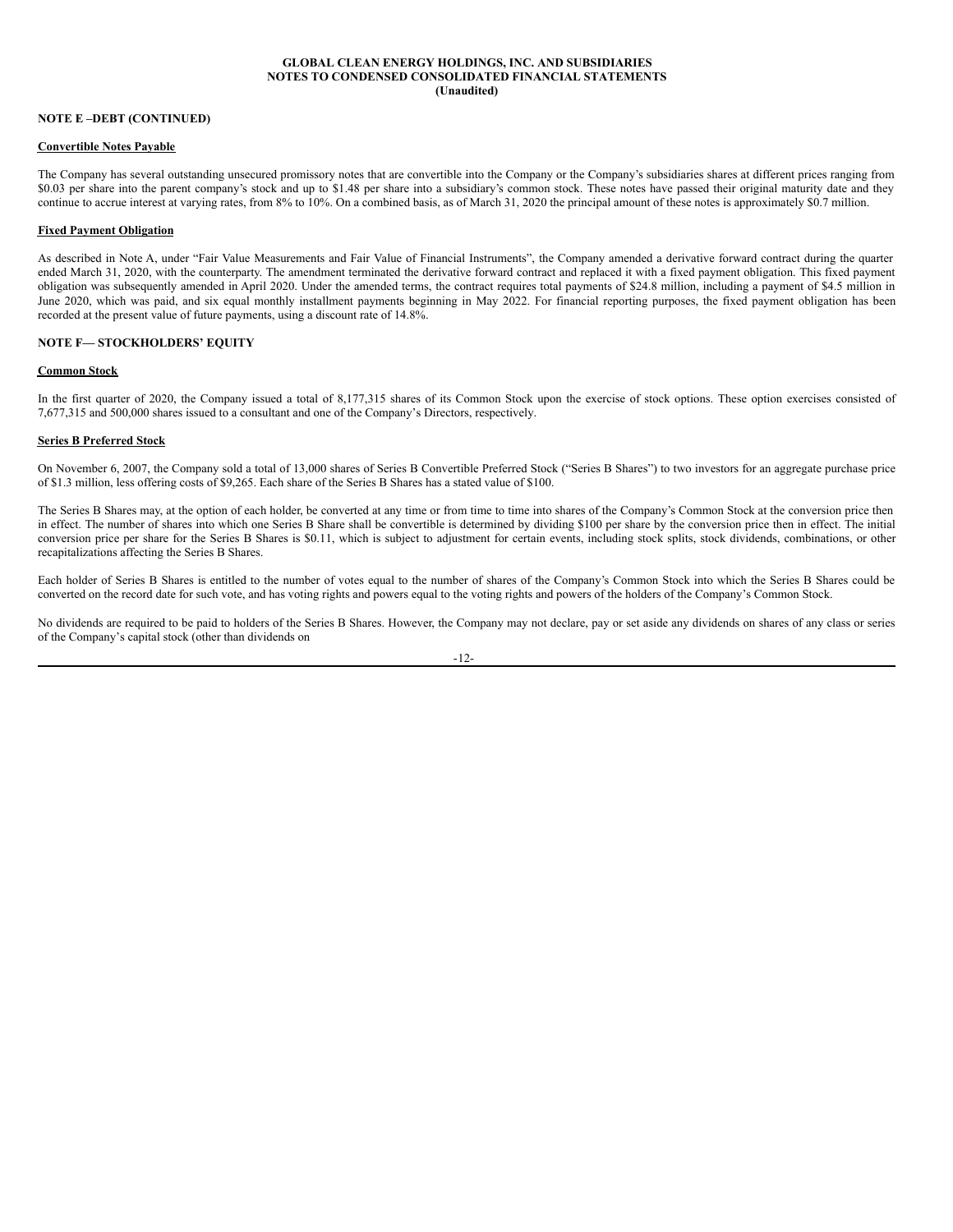### **NOTE F— STOCKHOLDERS' EQUITY**

shares of our Common Stock payable in shares of Common Stock) unless the holders of the Series B Shares shall first receive, or simultaneously receive, an equal dividend on each outstanding share of Series B Shares.

In the event of any liquidation, dissolution or winding up of the Company, the holders of the Series B Shares shall be entitled to receive, prior to any distribution to the holders of the Common Stock, an amount equal to \$100 per share, or \$1,300,000 in the aggregate, plus an amount equal to any dividends declared and unpaid with respect to each such share.

### **NOTE G – STOCK OPTIONS AND WARRANTS**

### **2010 Equity Incentive Plan**

In 2010, the Company's Board of Directors adopted the Global Clean Energy Holdings, Inc. 2010 Equity Incentive Plan (the "2010 Plan") wherein 20,000,000 shares of the Company's Common Stock were reserved for issuance thereunder. As of March 31, 2020 there were no shares available for future option grants under the 2010 Plan. The 2010 Plan expired in April 2020 and was replaced with the 2020 Equity Incentive Plan. *See Note J for additional information*.

The Company's Board of Directors has granted stock options to certain officers, directors, employees, and non-employees, which options were not part of the 2010 Plan or any other formal equity incentive plan.

During the first quarter ended March 31, 2020 the Company did not grant any stock options.

A summary of the option award activity and awards outstanding at March 31, 2020 is as follows:

| <b>Shares</b><br>Under<br>Option | Weighted<br>Average<br><b>Exercise</b><br>Price | Weighted<br>Average<br>Remaining<br>Contractual<br>Life(Years) |              | Aggregate<br><b>Intrinsic</b><br>Value |
|----------------------------------|-------------------------------------------------|----------------------------------------------------------------|--------------|----------------------------------------|
| 199,027,315                      | 0.016                                           | 3.6                                                            | \$           | 14,360,463                             |
|                                  |                                                 |                                                                |              |                                        |
| (5,000,000)                      | 0.090                                           |                                                                |              |                                        |
| (1,300,000)                      | 0.01                                            |                                                                |              |                                        |
| 184,550,000                      | 0.016                                           | 3.6                                                            | \$           | 6,219,550                              |
| 176, 171, 212                    | 0.016                                           | 3.6                                                            | $\mathbb{S}$ | 5,889,218                              |
|                                  | (8,177,315)                                     | 0.009                                                          |              |                                        |

The fair value of stock option grants with only continued service conditions for vesting is estimated on the grant date using a Black-Scholes option pricing model. The Company estimates the fair value of stock options that have both

-13-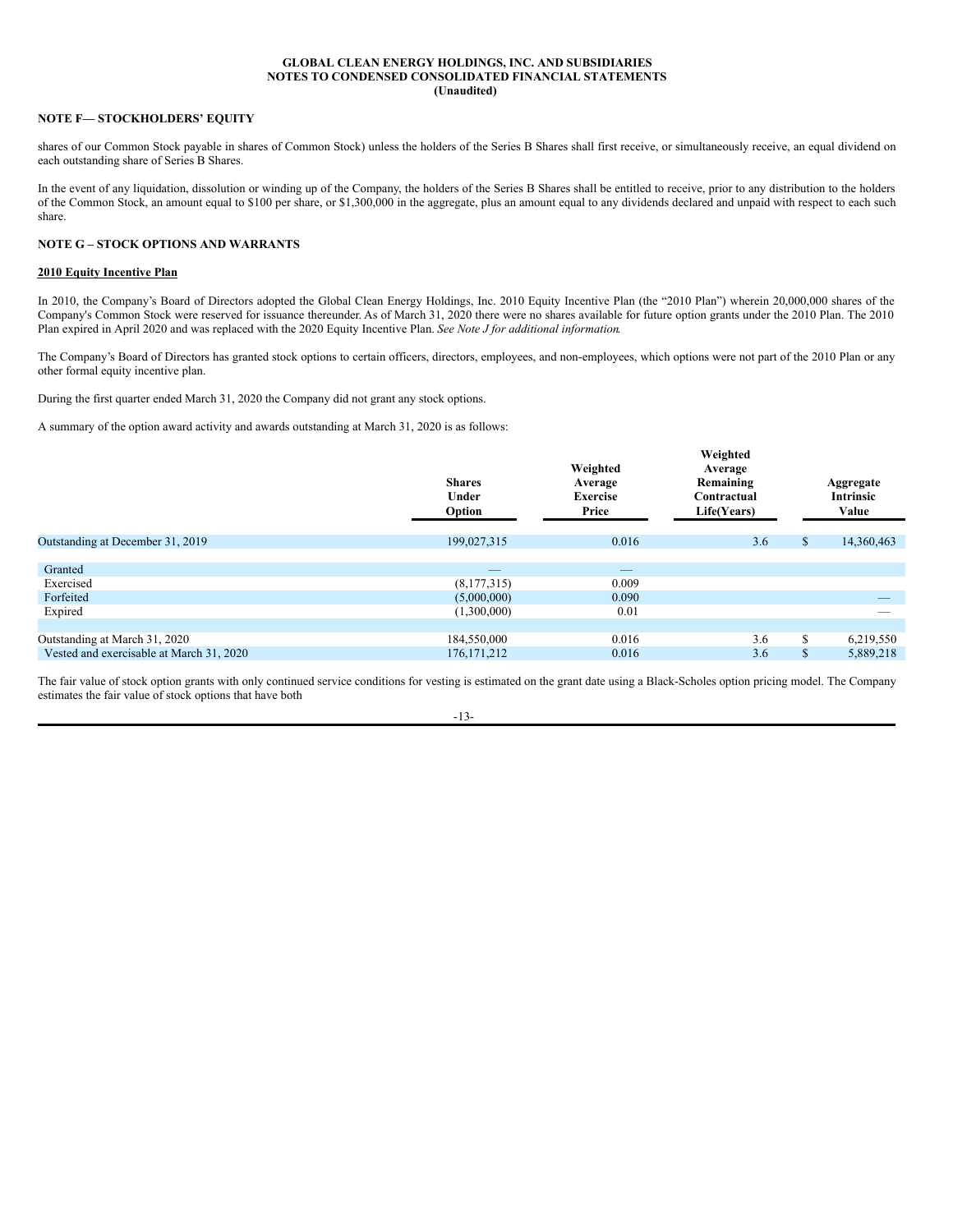### **NOTE G – STOCK OPTIONS AND WARRANTS (CONTINUED)**

service and market conditions on the grant date using a lattice model. The following table illustrates the assumptions used in estimating the fair value of options granted during the periods presented:

|                                 | Quarter Ended March, 31 2019 |
|---------------------------------|------------------------------|
| Expected Term (in Years)        | $2$ to 5                     |
| Volatility                      | 123%                         |
| <b>Risk Free Rate</b>           | 2.8%                         |
| Dividend Yield                  | $0\%$                        |
| Suboptimal Exercise Factor (1)  | 1.3                          |
| Exit Rate Pre-vesting (2)       | $0\%$                        |
| Exit Rate Post-vesting (3)      | $0\%$                        |
| Aggregate Grant Date Fair Value | 120,278                      |

(1) The suboptimal exercise factor estimates the value realized by the holder upon exercise of the option and the estimated point at which an option holder would exercise an inthe-money option. The Company estimated the suboptimal factor based on the holder realizing a pre-tax profit of \$500,000. Used for lattice model purposes only.

(2) Assumed forfeiture rate for market condition option awards prior to vesting. Used for lattice model purposes only.

(3) Assumed expiration or forfeiture rate for market condition option awards after vesting. Used for lattice model purposes only.

During the year ended December 31, 2018 the Company granted options to purchase 110,000,000 shares to the Company's Chief Executive Officer. The options have both requisite service conditions and market conditions. The requisite service period for the market condition options granted in 2018 was five years and the options vest in three tranches: 28% of the award vests when the market cap exceeds \$7 million for a thirty day period; 33% of the award vests when the market cap exceeds \$15 million for a thirty day period; and 40% of the award vests when the market cap exceeds \$25 million for a thirty day period. As of May 31, 2019, all of the outstanding market condition awards issued during 2018 were fully vested.

For the quarters ended March 31, 2020 and 2019 the Company recognized stock compensation expenses related to stock option awards of \$25,614 and \$43,008 respectively. The Company recognizes all stock-based compensation in general and administrative expenses in the accompanying consolidated statements of operations. As of March 31, 2020, there was approximately \$81,000 of unrecognized compensation cost related to option awards that will be recognized over the remaining service period of approximately 3.6 years.

### **Stock Purchase Warrants**

In May 2020, the Company issued, to a party interested in Camelina development, a non-transferable warrant for the purchase of an approximately eight-percent interest in its subsidiary, Sustainable Oils, Inc. for approximately \$20 million. The warrant expires on June 1, 2021.

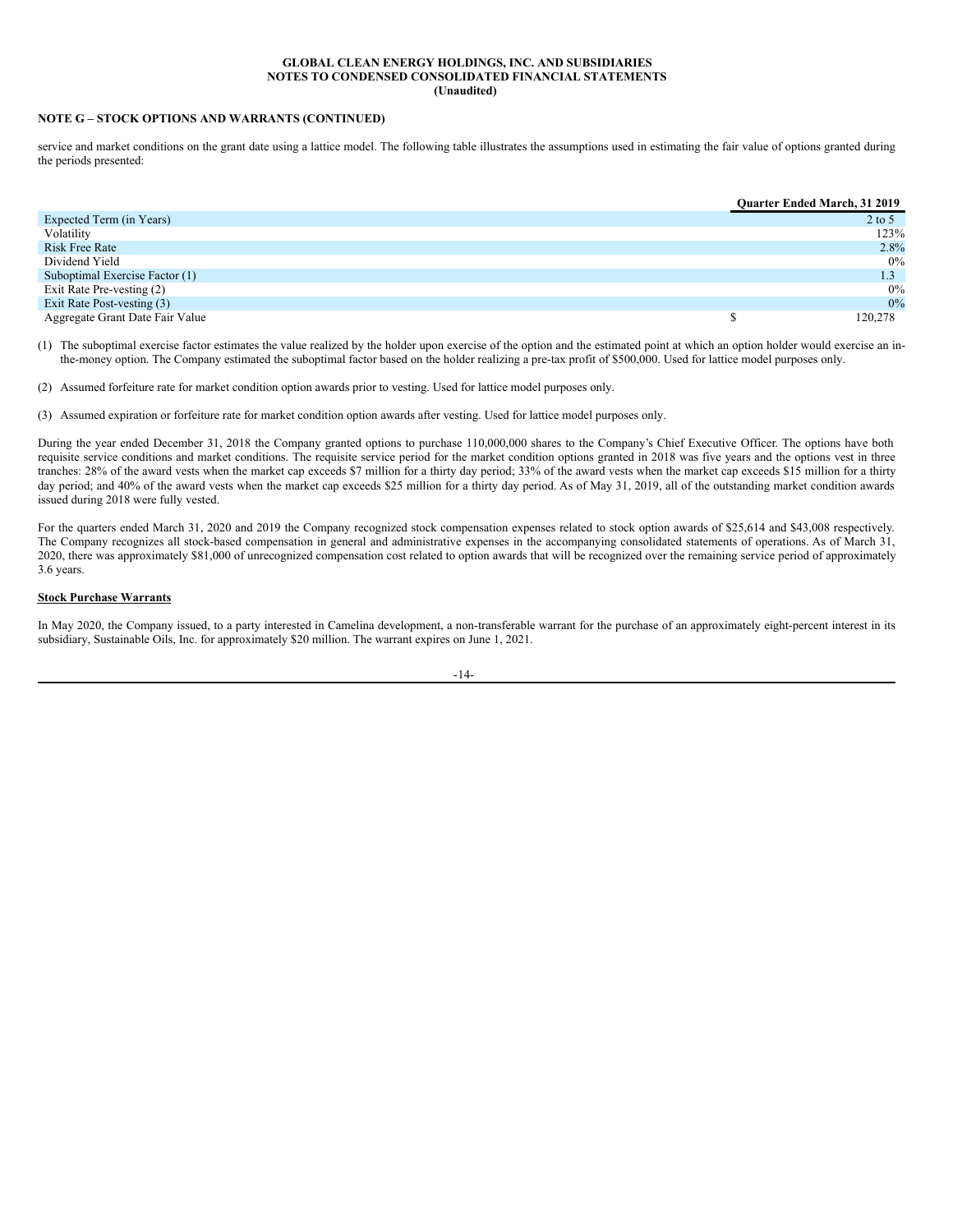### **NOTE H – COMMITMENTS AND CONTINGENCIES**

### **Employment Agreements**

The Company maintains an employment agreement with its Chief Executive Officer and Executive Vice-President that provide for the terms of their compensation, including bonuses and share-based compensation. See the Company's December 31, 2019 Form 10-K (as amended) for further details.

#### **Legal**

In August 2020, a complaint was filed against GCE Holdings Acquisitions, LLC for a claimed breach of a certain consulting agreement. The claim is for \$1.2 million. On October 14, 2020, GCE Holdings Acquisitions, LLC filed an answer and denied all allegations in the complaint. The Company does not believe that the ultimate resolution of this matter will have a material effect on its financial statements, and no loss has been accrued regarding this claim.

In the ordinary course of business, the Company may face various claims brought by third parties and the Company may, from time to time, make claims or take legal actions to assert the Company's rights, including intellectual property rights, contractual disputes and other commercial disputes. Any of these claims could subject the Company to litigation. Management believes the outcomes of currently pending claims will not likely have a material effect on the Company's consolidated financial position and results of operations.

### **Indemnities and Guarantees**

In addition to the indemnification provisions contained in the Company's organization documents, the Company generally enters into separate indemnification agreements with the Company's directors and officers. These agreements require the Company, among other things, to indemnify the director or officer against specified expenses and liabilities, such as attorneys' fees, judgments, fines and settlements, paid by the individual in connection with any action, suit or proceeding arising out of the individual's status or service as the Company's directors or officers, other than liabilities arising from willful misconduct or conduct that is knowingly fraudulent or deliberately dishonest, and to advance expenses incurred by the individual in connection with any proceeding against the individual with respect to which the individual may be entitled to indemnification by the Company.

### **COVID-19**

In December 2019, a novel strain of coronavirus diseases ("COVID-19") was first reported in Wuhan, China. Less than four months later, on March 11, 2020, the World Health Organization declared COVID-19 a global pandemic. The extent of COVID-19's effect on the Company's operational and financial performance will depend on future developments, including the duration, spread and intensity of the pandemic, all of which are uncertain and difficult to predict considering the rapidly evolving landscape. The Company is currently analyzing the potential impacts to its business. At this time, it is not possible to determine the magnitude of the overall impact of COVID-19 on the Company.

$$
-15-
$$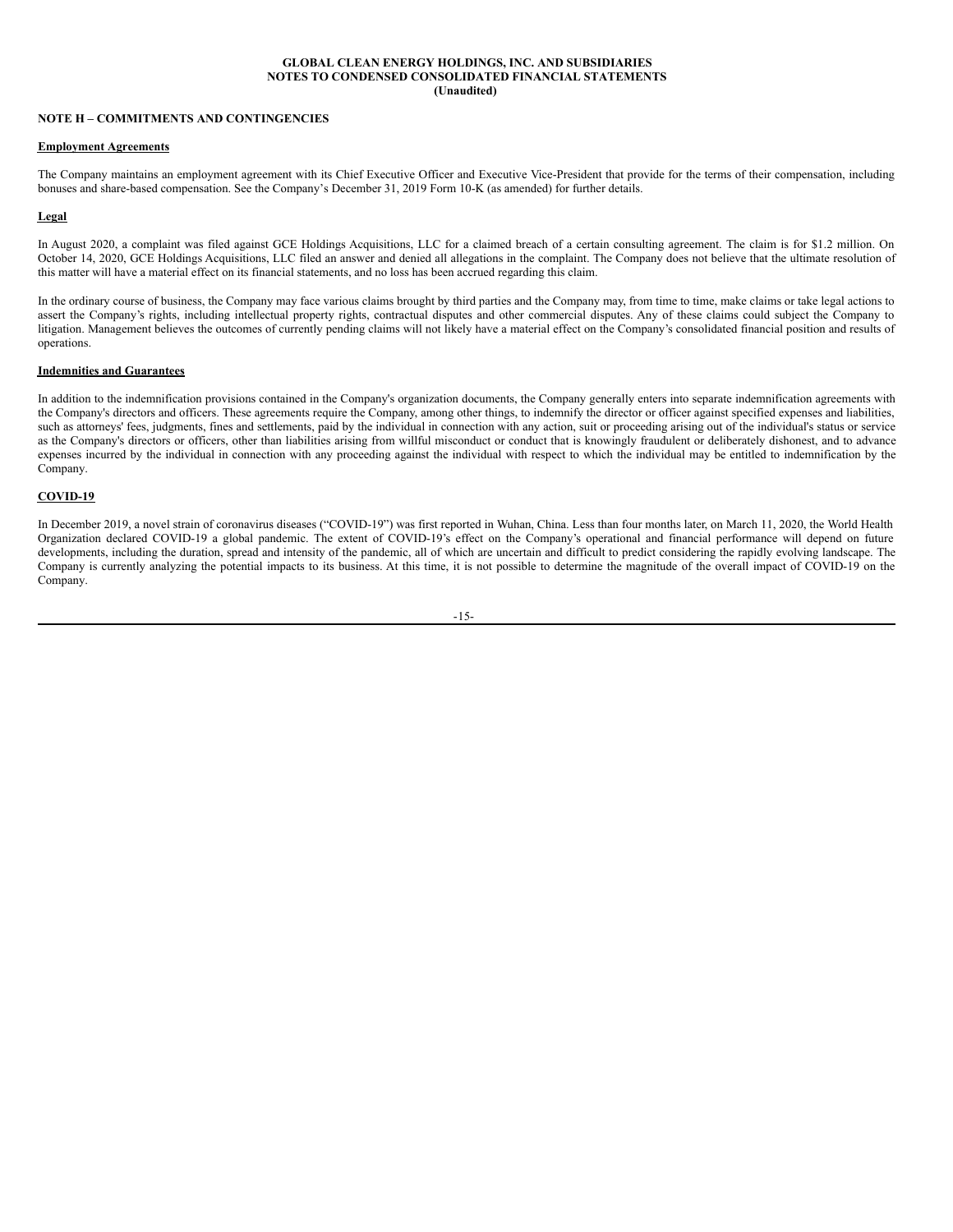### **NOTE I – SUBSEQUENT EVENTS**

On May 7, 2020, through BKRF OCB, LLC, one of the Company's indirect subsidiaries, the Company purchased all of the outstanding equity interests of Alon Bakersfield Property, Inc., a company that owned a refinery in Bakersfield, California, from Alon Paramount Holdings, Inc. ("Alon Paramount") for \$40 million. Coincident with the purchase, Alon Bakersfield Property Inc. was converted into a limited liability company and renamed as "Bakersfield Renewable Fuels, LLC". The Company is now retooling the acquired refinery into a biorefinery. In connection with the acquisition, BKRF OCB, LLC agreed to undertake certain cleanup activities at the refinery and provide a guarantee for liabilities arising from the cleanup. The Company has assumed significant environmental and clean-up liabilities associated with the purchase of the Bakersfield Refinery.

Bakersfield Renewable Fuels, LLC, formerly Alon Bakersfield Property, Inc., is a party to an action pending in the United States Court of Appeals for the Ninth Circuit. In June 2019, the jury awarded the plaintiffs approximately \$6.7 million against the Company and Paramount Petroleum Corporation (a parent company of Alon Bakersfield Property at the time of the award in 2019). Alon Paramount agreed to assume and be liable for (and to indemnify, defend, and save Bakersfield Renewable Fuels harmless from) this litigation. In addition, Paramount Petroleum has posted a bond to cover this judgment amount. All legal fees in this matter are being paid by Alon Paramount. Concurrently with the closing of the acquisition, the Company entered into a Call Option Agreement with Alon Paramount pursuant to which the Company granted to Alon Paramount an option to purchase from Global Clean Energy Holdings, Inc. up to 33 1/3% of the membership interests of another subsidiary that indirectly owns Bakersfield Renewable Fuels, LLC based on the Company's purchase price. The foregoing option can be exercised by Alon Paramount until the 90<sup>th</sup> day after the refinery meets certain operational criteria. Upon the exercise of the option, Alon Paramount will be allocated its share of the refinery's assets and liabilities and profits and losses. Bakersfield Renewable Fuels, LLC is also responsible for all of the environmental liabilities and clean up costs associated with the Bakersfield Refinery.

On May 4, 2020, in order to fund the purchase of Bakersfield Renewable Fuels, LLC, BKRF OCB, LLC entered into a senior secured credit agreement with a group of lenders (the "Senior Lenders") pursuant to which the Senior Lenders agreed to provide a \$300 million senior secured term loan facility to BKRF OCB, and to pay the costs of the retooling the Bakersfield Biorefinery. The senior loan bears interest at the rate of 12.5% per annum, payable quarterly. The principal of the senior loans is due on November 4, 2026, provided that BKRF OCB, LLC must offer to prepay the senior loans with any proceeds of such asset dispositions, borrowings other than permitted borrowings, proceeds from losses, and excess net cash flow. BKRF OCB, LLC may also prepay the senior loan in whole or in part with the payment of a prepayment premium. As additional consideration for the senior loans, the Senior Lenders were issued 80.5 million Class B Units in BKRF HCP, LLC, an indirect parent company of BKRF OCB, LLC, and will continue to be issued Class B Units as the Company receives funds drawn on the credit facility. The senior loans are secured by all of the assets of BKRF OCB, LLC (including its membership interests in Bakersfield Renewable Fuels, LLC), all of the outstanding membership interest in BKRF OCB, LLC, and all of the assets of Bakersfield Renewable Fuels, LLC.

On May 4, 2020, BKRF HCB, LLC, the indirect parent of BKRF OCB, LLC, entered into a credit agreement with a group of mezzanine lenders who agreed to provide a \$65 million secured term loan facility to be used to pay the costs of repurposing and starting up the Bakersfield Biorefinery. As of September 30, 2020 BKRF HCB, LLC has not drawn down on the credit facility. The mezzanine loans bear interest at the rate of 15.0% per annum on amounts borrowed, payable quarterly, provided that the borrower may defer interest to the extent it does not have sufficient cash to pay the interest, such deferred interest being added to principal. As additional consideration for the mezzanine loans, the mezzanine lenders will be issued Class C Units in BKRF HCP, LLC at such times as advances are made under the

-16-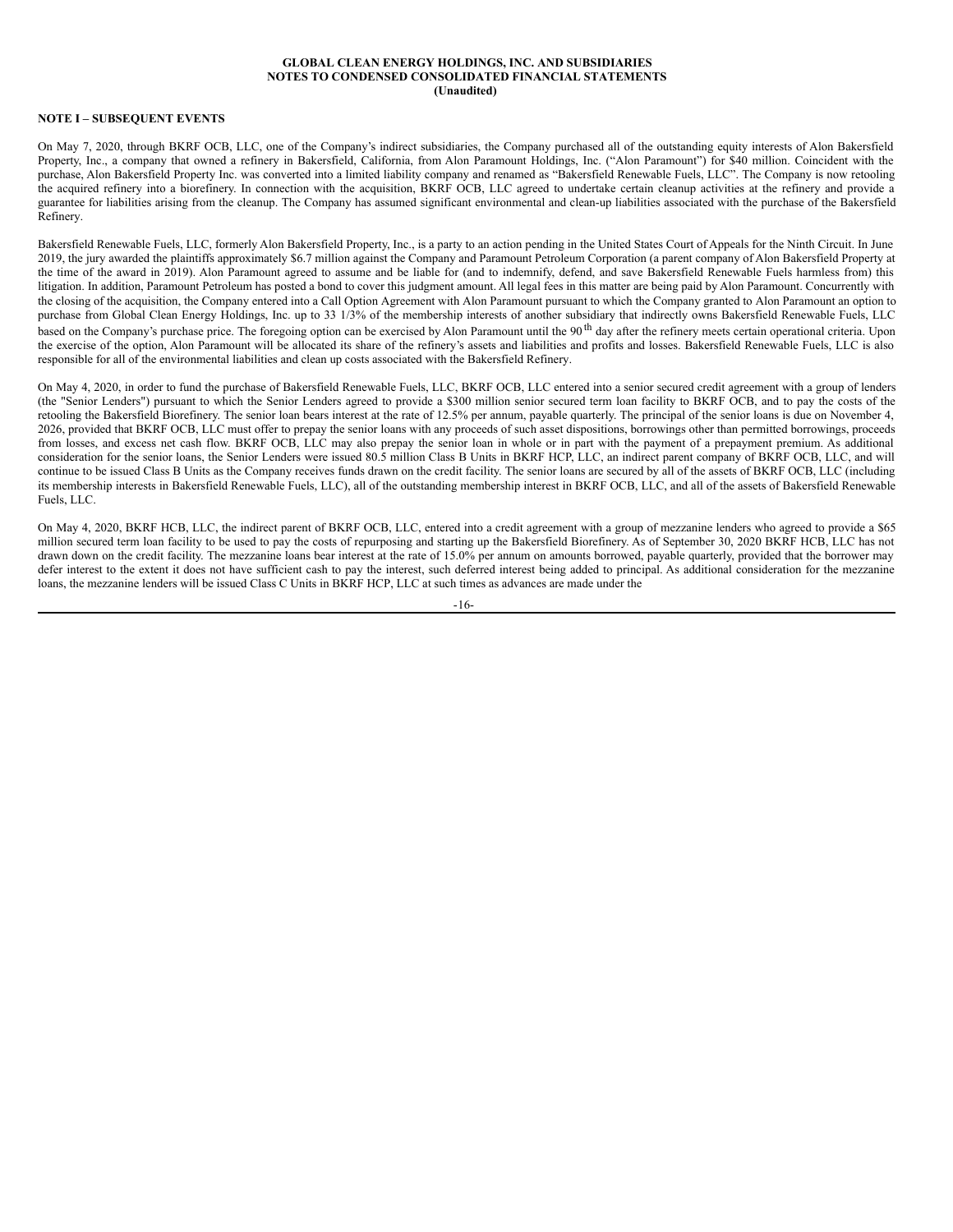### **NOTE I – SUBSEQUENT EVENTS (CONTINUED)**

mezzanine loans. The mezzanine loans will be secured by all of the assets of BKRF HCP, LLC, including all of the outstanding membership interest in BKRF FHCB, LLC. The mezzanine loans mature in November 2027.

On April 30, 2020 GCE Acquisitions entered into an Engineering, Procurement and Construction Agreement with ARB, Inc. ("ARB") pursuant to which ARB has agreed to provide services for the engineering, procurement, construction, start-up and testing of the Bakersfield Biorefinery. The agreement, which was assigned by GCE Acquisitions to BKRF OCB, LLC, provides for ARB to be paid on a cost plus fee basis subject to a guaranteed maximum price of \$201.4 million, subject to increase for approved change orders.

On May 7, 2020, the Board of Directors of the Company amended the employment agreements of Richard Palmer, the Company's Chief Executive Officer, and Noah Verleun, the Company's Executive Vice President, to increase their annual base salaries to \$350,000 and \$310,000, respectively.

On April 10, 2020, the Company's Board of Directors adopted the 2020 Equity Incentive Plan ("2020 Plan") pursuant to which the Board of Directors reserved an aggregate of 20,000,000 shares of Common Stock for future issuance. The 2020 Plan became effective on April 10, 2020. As of November 30, 2020 options for the purchase of 7,170,000 shares have been granted under the 2020 Plan to attract and retain the necessary personnel to meet the Company's objectives. The 2020 Plan will expire on April 9, 2030, and no further awards may be granted after such date. The 2020 Plan provides for the following types of awards: incentive stock options, nonstatutory stock options, restricted stock awards, restricted stock unit awards, stock appreciation rights, performance stock awards, performance cash awards, and other stock-based awards. Stock awards may be granted under the 2020 Plan to employees (including officers) and consultants of the Company or affiliates, and to members of the Company's Board of Directors.

In the second quarter of Company issued 5,542,857 shares and 750,000 shares upon exercises of outstanding options to an officer of the Company and an attorney who provided services to the Company (who is also a family member of the CEO), respectively.

On October 12, 2020 the Company's senior and mezzanine lenders agreed to make an additional \$15 million available to the Company, if requested, to develop both the Bakersfield Refinery and the feedstock program.

On October 12, 2020 the Company entered into a \$1.5 million contract with a Midwest seed company to manage up to 500 acres of Camelina seed production for the specific purpose of harvesting, transporting, cleaning and packaging the finished Camelina seed, which is to be certified as the Company's proprietary seed to the Company's standards. This seed shall be grown in 2021 for the purpose of providing certified Camelina seed to growers for the 2022 growing season. The contract anticipates a total yield of certified seed of approximately 900,000 lbs.

On November 17, 2020, the Company held its annual meeting of stockholders at which (i) the 2020 Plan and (ii) the proposal to effect a reverse stock split of the common shares at a ratio of 1-for-10, at the discretion of the Board, were approved. Subject to market conditions, the Board has tentatively decided to effect the reverse stock split of common shares in early 2021.

-17-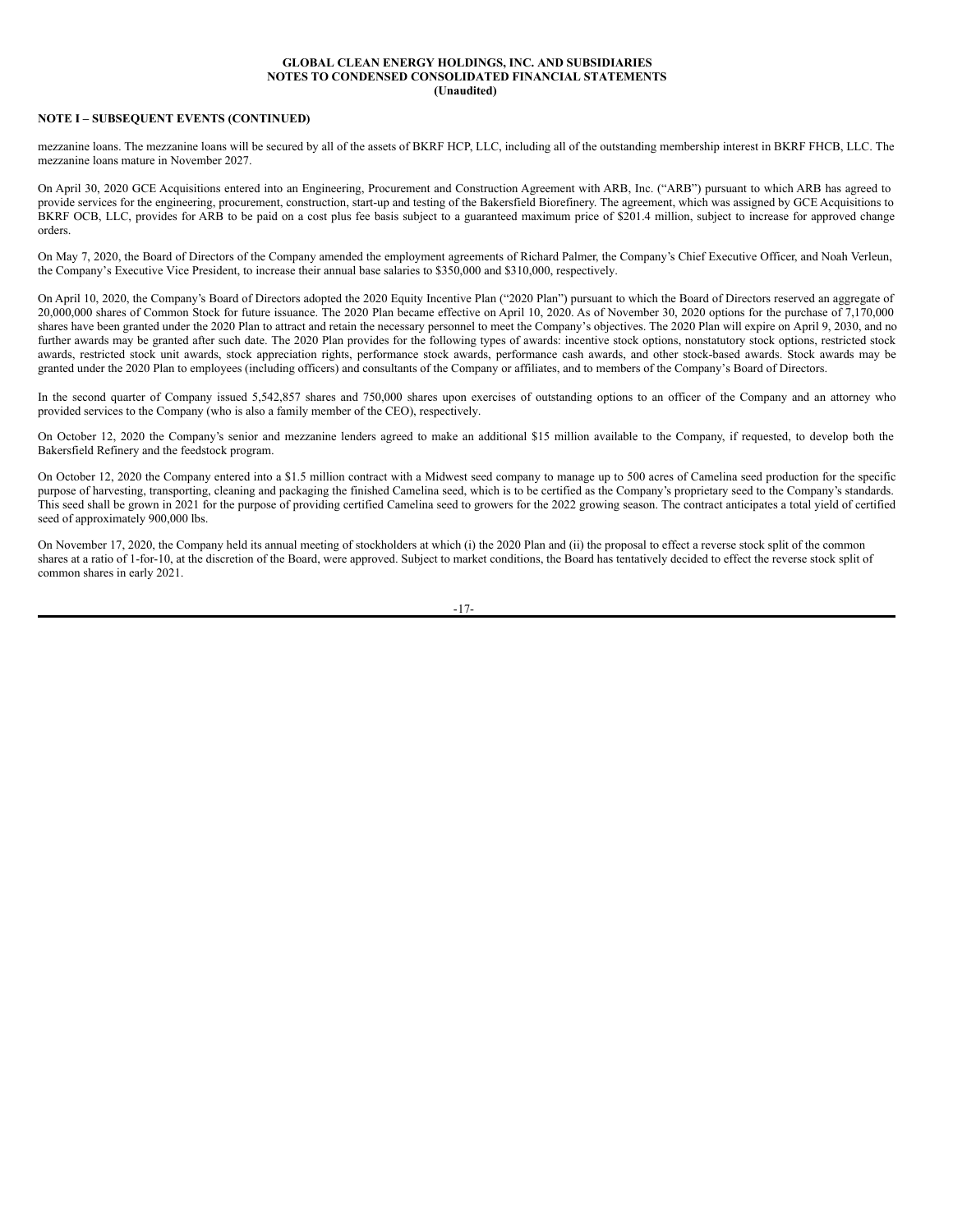### **Item 2: Management's Discussion and Analysis of Financial Condition and Results of Operations**

This report contains forward-looking statements. These statements relate to future events or the Company's future financial performance. In some cases, you can identify forward-looking statements by terminology such as "may," "will," "should," "except," "plan," "anticipate," "believe," "estimate," "predict," "potential" or "continue," the negative of such terms or other comparable terminology. These statements are only predictions. Actual events or results may differ materially.

Although the Company believes that the expectations reflected in the forward-looking statements are reasonable, the Company cannot guarantee future results, levels of activity, performance or achievements. Moreover, neither the Company, nor any other person, assumes responsibility for the accuracy and completeness of the forwardlooking statements. The Company is under no obligation to update any of the forward-looking statements after the filing of this Quarterly Report on Form 10-Q to conform such *statements to actual results or to changes in its expectations.*

The following discussion should be read in conjunction with the Company's unaudited condensed consolidated financial statements and the related notes and other financial information appearing elsewhere in this Form 10-O. Readers are also urged to carefully review and consider the various disclosures made by the Company which attempt to advise interested parties of the factors which affect the Company's business, including without limitation the disclosures made under the caption "Management's Discussion and Analysis of Financial Condition and Results of Operations," under the caption "Risk Factors," and the audited consolidated financial statements and related notes included in the Company's Annual Report filed on Form 10-K for the year ended December 31, 2019 and other reports and filings made with the Securities and Exchange *Commission ("SEC").*

#### **Overview**

Since 2007, Global Clean Energy Holdings, Inc. and its subsidiaries (collectively, hereinafter the "Company," "we," "us" or "our") has been an integrated agriculturalenergy biofuels company that, directly or through its subsidiaries, acquired and developed agricultural biofuel feedstock assets. In 2013 we acquired certain Camelina sativa ("Camelina") assets that we have been developing as an ultra-low carbon non-food based feedstock for the production and sale of renewable fuels. In July 2018, we entered into a letter of intent to purchase a 500-acre crude oil refinery in Bakersfield, California (the "Bakersfield Biorefinery"). During the fiscal quarters ended March 31, 2019 and 2020 we incurred an increasing amount of general and administrative expenses and other related preliminary acquisition costs expenses related to our efforts to acquire the Bakersfield Biorefinery.

In order to fund our operating and acquisition-related expenses, in October of 2018 we entered into a derivative contract (the "Derivative Contract") with a commodity trading company for the delivery of ultra-low sulfur renewable diesel for settlement over a six-month period beginning in July 2020. Under the Derivative Contract, we received \$6 million in cash. At the inception of the Derivative Contract, we recorded a \$15.1 million liability and \$9.1 million of financing costs. During the remaining portion of 2018, the derivative liability decreased by \$3.1 million. In October 2019 we modified the Derivative Contract, entered into a new Derivative Contract, and received another \$4 million of cash. The cash that we received from the Derivative Contract was used to fund our operating costs, our due diligence costs, our pre-acquisition costs, the purchase price down payment/deposit for the Bakersfield Biorefinery, our consulting and legal fees associated with the acquisition, and our payments to key vendors and suppliers. The Derivative Contract was amended in March 2020.

In May 2020 we completed the purchase of the Bakersfield Biorefinery. In order to fund the purchase price of the Bakersfield Biorefinery and the conversion of the facility into a renewable diesel refinery, in May 2020 we also entered into a \$300 million senior loan facility and a \$65 million mezzanine loan facility. We are currently converting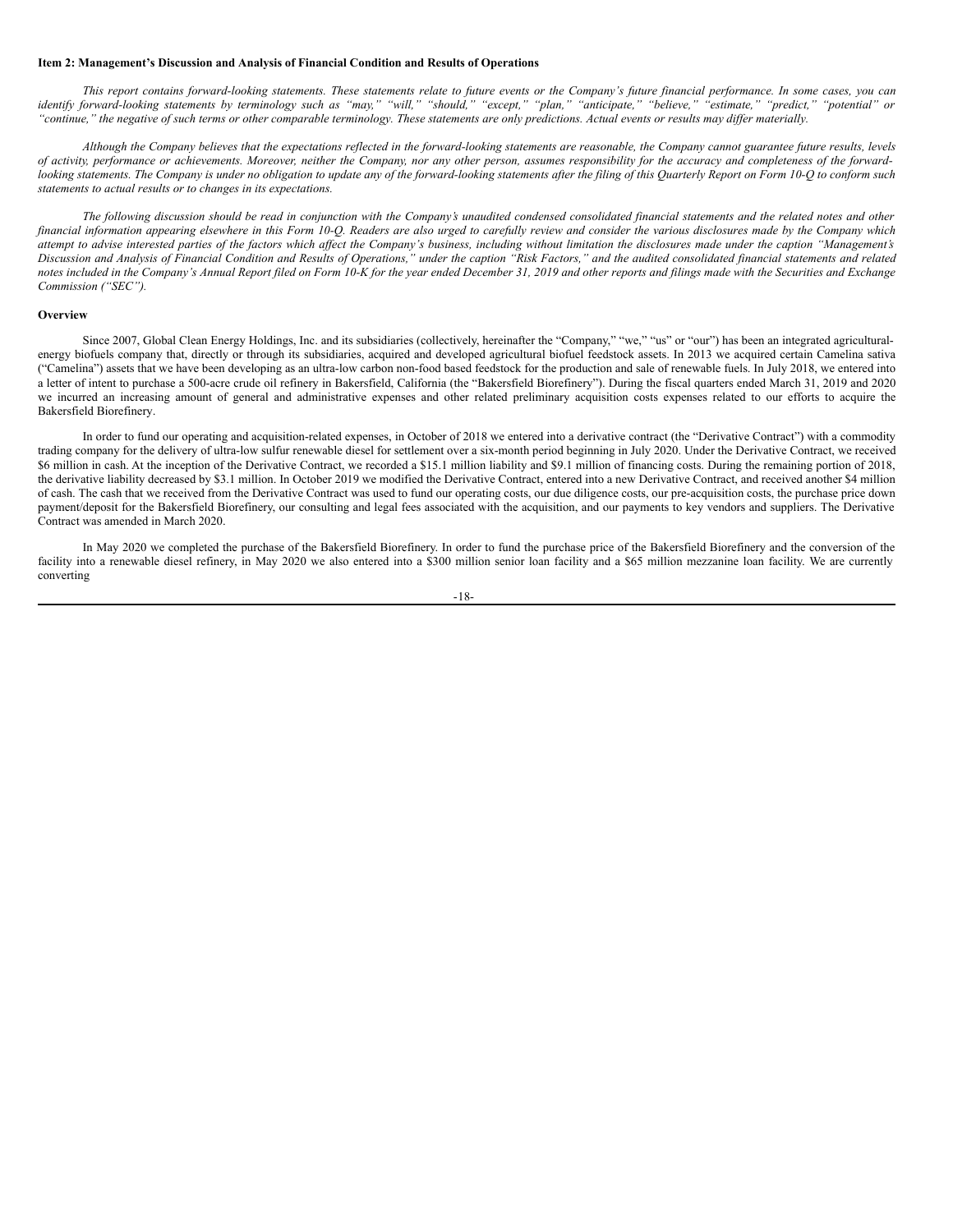the Bakersfield Biorefinery from a crude oil refinery into a biorefinery, and we do not expect to commence our proposed biofuel refinery operations until early 2022. Therefore, we do not anticipate generating revenues from the operations of the Bakersfield Biorefinery until the first half of 2022.

### **Critical Accounting Policies**

The preparation of financial statements in conformity with accounting principles generally accepted in the United States requires management to make estimates and assumptions that affect the reported assets, liabilities, sales and expenses in the accompanying financial statements. Critical accounting policies are those that require the most subjective and complex judgments, often employing the use of estimates about the effect of matters that are inherently uncertain.

The Company's most critical accounting policies and estimates that may materially impact the Company's results of operations include:

*Capitalization of Pre-Acquisition Costs*. The Company capitalizes its pre-acquisition costs once management determines that it is probable that the project will occur. Probability is determined based on (i) whether management, having the requisite authority, has implicitly or explicitly authorized and committed to funding the acquisition or construction of a specific asset, (ii) the financial resources are available consistent with such authorization, and (iii) the ability exists to meet the necessary local and other governmental regulations. Cost capitalization occurs when the event is probable, but prior to the start of construction. We capitalize those costs that are directly identifiable with the specific property and those costs that would be capitalized if the property were already acquired. We expense general and administrative and overhead costs and costs, including payroll, that would be considered support functions.

*Derecognition of Liabilities*. The Company reviews its liabilities, including but not limited to, accounts payable, notes payable, accrued expenses, accrued liabilities and other legal obligations, for a determination of the legal enforcement or settlement of an obligation. Upon conclusive evidence that an obligation may be extinguished, has expired, is discharged, cancelled or otherwise no longer legally exists, then the Company will derecognize the respective liability on the Company's balance sheet.

*Derivative Commodity Instruments*. The Company uses derivative commodity instruments as a means of generating cash for its efforts in procuring a refinery to fulfill its business plan. The Company may use such instruments in the future to manage its exposures for its feedstocks or end products. Normal purchases and normal sales are contracts that provide for the purchase or sale of something other than a financial instrument or derivative instrument that will be delivered in quantities expected to be used or sold over a reasonable period in the normal course of business. While the Company may deliver refined products from its biorefinery in the future, at this time these derivative contracts are not considered normal sales contracts. The results of our derivative activities were material to the Company's financial position, results of operations or cash flows in 2019 and 2020. The Company's risk management practices and its compliance with policies are reviewed by the Company's Board of Directors. Derivatives beyond those designated as normal purchase and normal sale contracts are recorded at fair value on the Consolidated Balance Sheet with resulting gains and losses reflected in income. Fair values are derived principally from published market quotes and other independent third-party quotes. The change in fair value of Company's derivative commodity instruments in 2019 and 2020 was material to the Company's results of operations.

*Recoverability of Intangible Assets*. The Company invests in the development of various plant-based feedstocks for conversion to fuel as part of its core business plan. The Company has purchased patents and associated know-how that relate directly to the development and growing of Camelina. The Company invests in the ongoing development of Camelina through research and additional patents as breakthroughs occur. The Company capitalizes all of its patent expenses and amortizes these costs over a 17-year period in conjunction with the life of the patent protection. We evaluate the carrying costs of these assets on a periodic basis and will impair such value if deemed

-19-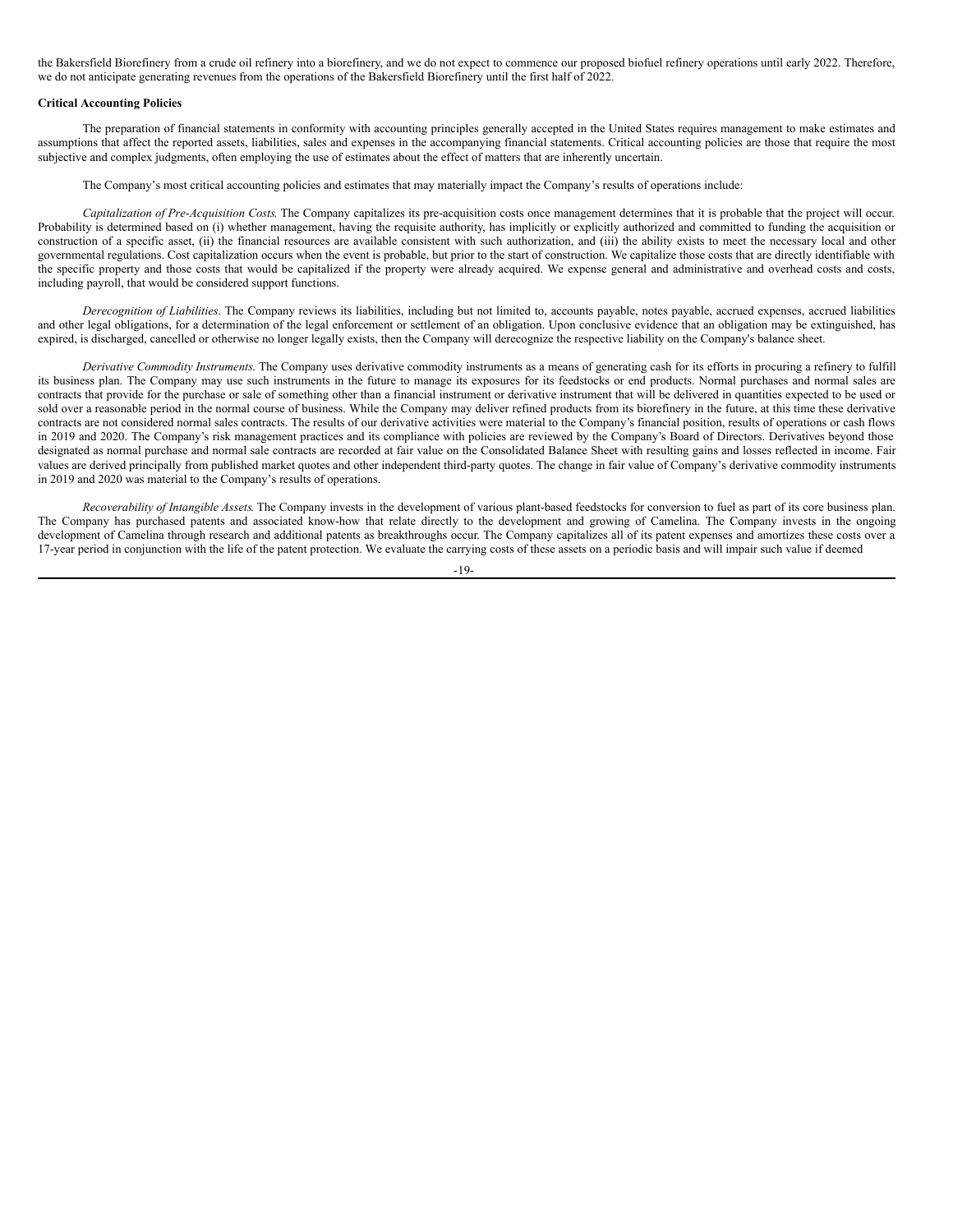necessary. As of March 31, 2020, no impairment is necessary and the carrying value of our intellectual property (intangible assets) remains a significant value and expected economic generator going forward.

Certain other critical accounting policies, including the assumptions and judgments underlying them, are disclosed in Note 1 to the Consolidated Financial Statements included in the Annual Report on Form 10-K for the year ended December 31, 2019 that the Company has filed with the Securities and Exchange Commission. We do not believe that there are any alternative methods of accounting for our operations that would have a material effect on our financial statements.

#### **Results of Operations**

### **Three Months Ended March 31, 2020 vs. Three Months Ended March 31, 2019**

*Revenues.* As discussed above, during 2019 and the first quarter of 2020 our activities were devoted solely to the acquisition and financing of the Bakersfield Biorefinery, and we did not engage in any operating activities that generated revenues. Therefore, we had no operating revenues in the fiscal quarters ended March 31, 2019 (the "2019 fiscal quarter") or March 31, 2020 (the "2020 fiscal quarter").

*General And Administrative Expenses*. General and administrative expense consists of expenses generally involving corporate overhead functions and operations. Our general and administrative expenses decreased by \$0.7 million, or 74%, from \$1.0 million in the 2019 fiscal quarter to \$0.3 million in the 2020 fiscal quarter. This decrease was primarily related to a decrease in professional fees, legal fees and various vendor costs. Since we acquired the Bakersfield Biorefinery in May 2020, our general and administrative expenses have significantly increased and are expected to continue to increase as the development of the refinery progresses.

*Other Income/Expense*. In the 2020 fiscal quarter we recognized \$5.5 million of income from the decrease in fair value on a derivative contract and a gain of \$0.5 million on the derecognition of the Derivative Contract. In the 2019 fiscal quarter we incurred a \$4 million loss from our change in derivative liability associated with the Derivative Contract.

*Interest Income/Expense.* Interest expense was \$0.2 million and \$0.1 million in the 2020 and 2019 fiscal quarters, respectively, and was from promissory notes. Interest expense will increase significantly in the future as we draw down on the \$300 million senior and \$65 million mezzanine loans, and as the outstanding principal balances of those loans increases. The applicable construction period interest costs will be capitalized into the project under the guidance of the current accounting standards.

*Net Income/Losses.* For the 2020 fiscal quarter, we incurred an operating loss of \$0.4 million, a decrease of \$1.6 million from our operating loss of \$2.0 million in the 2019 fiscal quarter. Our operating loss decreased because of the reduction in our general and administrative expenses and pre-acquisition costs being capitalized related to increase in costs associated with the purchase and financing of the Bakersfield Biorefinery. For the 2020 fiscal quarter we had net income of \$5.4 million as a result of the derecognition of certain derivative liabilities, compared to a net loss of \$6.1 million in the 2019 fiscal quarter. We expect to incur losses in the remainder of 2020 and 2021 while our biorefinery is under construction and therefore not operational.

### **Liquidity and Capital Resources**

As of March 31, 2020 and 2019, we had approximately \$0.1 million and \$4.2 million of cash, respectively, and a working capital deficit of \$12.4 million and \$20.7 million as of March 31, 2020 and March 31, 2019, respectively.

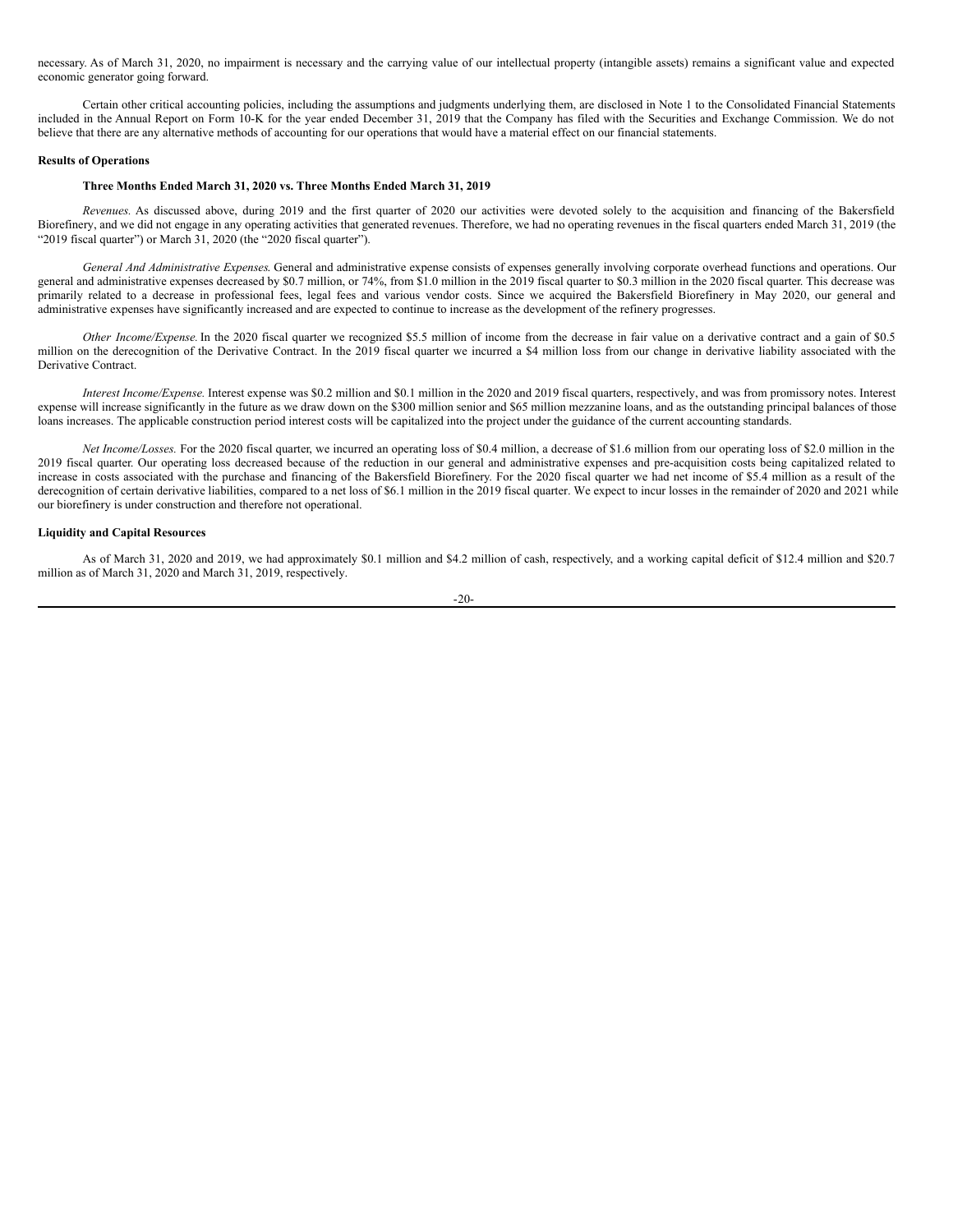Our efforts to acquire the Bakersfield Biorefinery commenced in early 2018. Our operating costs, including the costs of the professionals that we engaged, exceeded our capital resources. Accordingly, on October 15, 2018, we entered into a derivative contract with a commodities trading company whereby we received \$6 million of cash in exchange for a contract for ultra-low sulfur diesel to be settled over a six-month time period beginning in July of 2020. This contract created a net fair value liability of \$15.1 million. The purpose of this contract was to obtain the cash the Company needed to pursue the acquisition of the Bakersfield Biorefinery. The liability in excess of cash received is considered financing charges and recorded as an expense. Because of a delay in completing the purchase of the Bakersfield Biorefinery, we had to amend the original derivative contract. Accordingly, on October 29, 2019 we unwound the October 15, 2018 contract and entered into a new derivative transaction whereby we received an additional cash payment of \$4 million. On March 19, 2020 we unwound the derivative contract and converted it into a fixed obligation with a cash payment of \$5.5 million due on April 30, 2020 and six equal monthly payments of \$2.9 million beginning on October 31, 2021. On April 28, 2020 this agreement was further amended in terms to reduce and extend the short-term cash payment to \$4.5 million in June 2020 (that we paid) and increased and deferred the six equal monthly payments of \$3.375 million beginning in May, 2022. This payment stream is scheduled to coincide around the commencement of operations of the Bakersfield Biorefinery.

The Bakersfield Biorefinery is currently being retooled and converted from a crude oil refinery into a biofuels refinery. The construction of the Bakersfield Biorefinery is expected to be completed in early 2022, at which time commercial operations will commence. Until the Bakersfield Biorefinery is operational, we do not expect to generate any significant operating revenues. During the construction phase of the biorefinery, we will incur significant operating costs and capital expenditures to upgrade the existing equipment and facilities. The expenses that we expect to incur include, among others, the purchase price of new biorefinery equipment, the payments to our primary contractor under a \$201 million engineering, procurement and construction agreement, the costs of maintaining the existing facility, paying licensing fees, the costs of upgrading the refinery's rail line and certain pipelines, and making interest and other payments under our senior and mezzanine credit facilities.

In order to fund the cost of acquiring the Bakersfield Biorefinery, converting the existing refinery into a biorefinery, and paying all operating expenses during the preoperational period, in May 2020 we entered into a \$300 million senior secured term loan facility and a \$65 million secured term loan facility with various mezzanine lenders. Our senior and mezzanine lenders have also recently agreed to make an additional \$15 million available to us, if requested, to develop the Bakersfield Refinery and our feedstock program. As of November 30, 2020, we have borrowed \$151 million under the senior credit facility, of which approximately \$60 million is unspent; we have not yet utilized the mezzanine credit facility or the additional \$15 million of available credit.

The senior loan bears interest at the rate of 12.5% per annum, payable quarterly. No principal payments are required to be made under the senior loan until maturity. The senior loan matures on November 4, 2026. The mezzanine loan will bear interest at the rate of 15.0% per annum on amounts borrowed, payable quarterly, provided that we may defer interest to the extent we do not have sufficient cash to pay the interest (any deferred interest will be added to principal). Principal of the mezzanine loans is due at maturity. As additional consideration for the mezzanine loans, the mezzanine lenders will be issued Class C Units in our subsidiary that indirectly owns the Biorefinery at such times as advances are made under the mezzanine loans. The Class C Units will not affect our liquidity until the Bakersfield Biorefinery commences operations in 2022. However, since the holders of the Class C Unit will be entitled to certain priority cumulative distributions, if any, that may be made in the future from the operations of the Bakersfield Biorefinery, the Class C Units will reduce the amount of distributions that we may be entitled to receive in the future from the operations of the Bakersfield Biorefinery.

Based on our construction budget (including the purchase orders we have issued for the required equipment) and on our internal projections of our future operating expenses, we anticipate that the \$365 million available to us under the senior and mezzanine loans should be sufficient to fund our projected capital expenditures and operating

-21-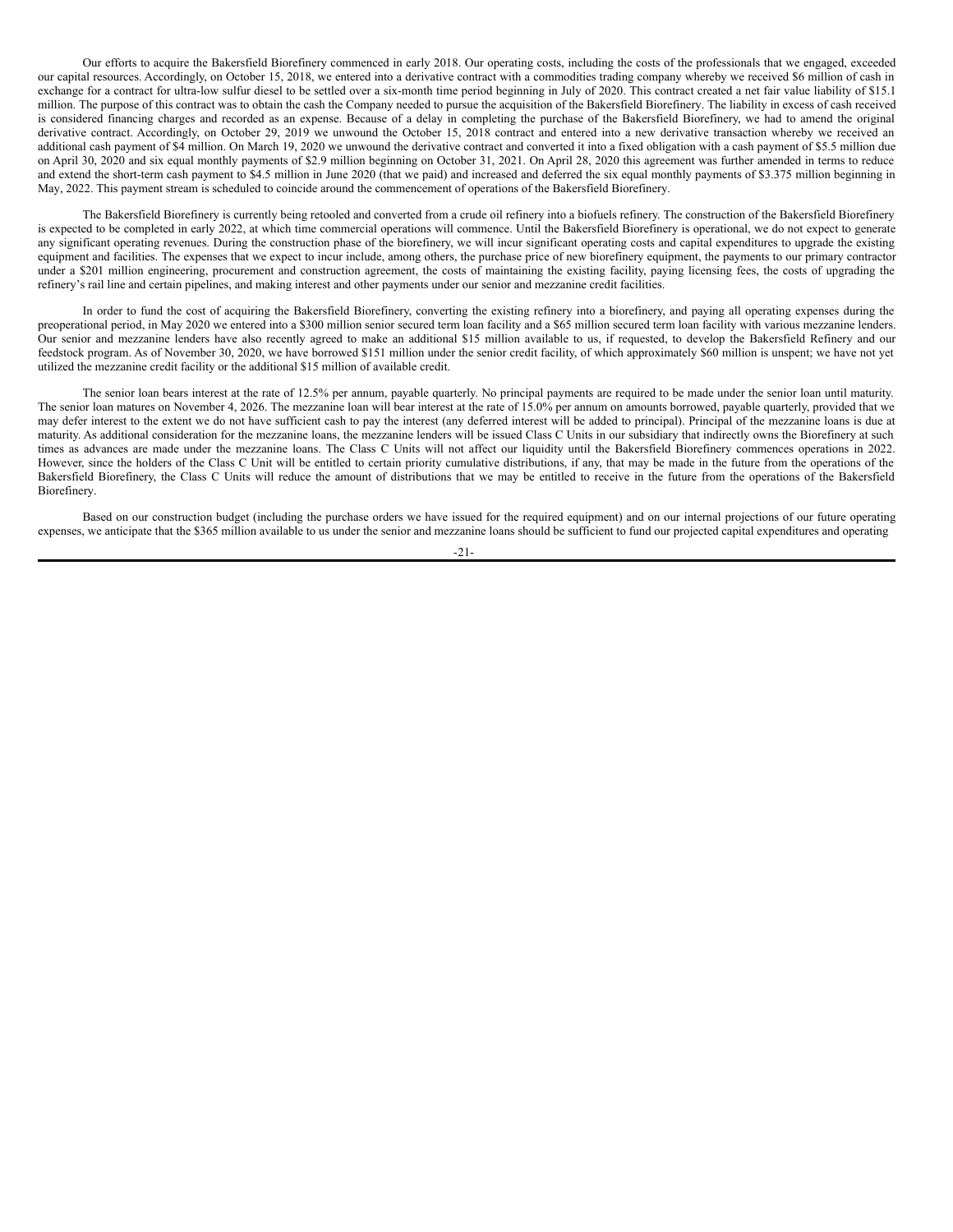expenses at the Bakersfield Biorefinery until the Bakersfield Biorefinery becomes operational. Although the funds provided under the senior and mezzanine loans may only be used for the Bakersfield refinery and servicing these debt obligations, since we share facilities and personnel, we will realize a reduction in certain of our operating expenses. We believe that these cost savings, plus our other financial resources should be sufficient to fund our operations through the commercial start-up of the Bakersfield Biorefinery.

Our transition to profitability is dependent upon, among other things, the successful and timely development and construction of our biorefinery and the future commercialization of the products that we intend to produce at the Bakersfield Biorefinery. In order to ensure that we have a buyer for the renewable diesel produced at our biorefinery, we have entered into an offtake agreement with ExxonMobil Oil Corporation. Under that agreement, ExxonMobil has agreed to purchase 2.5 million barrels of renewable diesel per year from the Bakersfield Biorefinery for a period of five years following the date that the Bakersfield Biorefinery commences commercial operations. The revenues we expect to receive under the offtake agreement, together with our other projected sources of revenues, are expected to fund our anticipated working capital and liquidity needs.

Once completed, the Bakersfield Biorefinery will be able to produce renewable diesel from various renewable feedstocks, such as Camelina oil produced from our patented Camelina varieties, soybean oil, used cooking oil, inedible animal fat, and other vegetable oils. We believe that one of our strategic advantages is that a significant portion of the feedstock expected to be used at our biorefinery will be Camelina grain produced by third party farmers for us using our patented Camelina varieties. However, we anticipate that we will need additional funding to grow our certified Camelina seeds, to enter into agreements with farmers, and to otherwise ramp up the cultivation and production of Camelina. As of the date of this report, we have only secured limited funding for our Camelina production plans. Although we are currently in discussions with certain agri-finance companies, our existing lenders, and possible third party investors for debt or equity financing for our Camelina operations, no assurance can be given that we will obtain the necessary funds, or that if we do obtain such funding, that the terms under which we obtain such funding will be beneficial to us.

Inflation and changing prices have had no effect on our continuing operations over our two most recent fiscal years.

We have no off-balance sheet arrangements as defined in Item 303(a) of Regulation S-K.

### **Item 3. Quantitative and Qualitative Disclosures about Market Risk**

Nothing to report.

#### **Item 4. Controls and Procedures**

#### Evaluation of Disclosure Controls and Procedures

We maintain disclosure controls and procedures (as defined in Exchange Act Rule 13a-15(e)) that are designed to assure that information required to be disclosed in our Exchange Act reports is recorded, processed, summarized and reported within the time periods specified in the SEC's rules and forms, and that such information is accumulated and communicated to management, including our Chief Executive Officer and our Chief Financial Officer (the "Certifying Officers"), as appropriate, to allow timely decisions regarding required disclosures.

In designing and evaluating the disclosure controls and procedures, management recognizes that any controls and procedures, no matter how well designed and operated, can provide reasonable assurance only of achieving the desired control objectives, and management necessarily is required to apply its judgment in weighing the costs and benefits of possible new or different controls and procedures. Limitations are inherent in all control systems, so no

-22-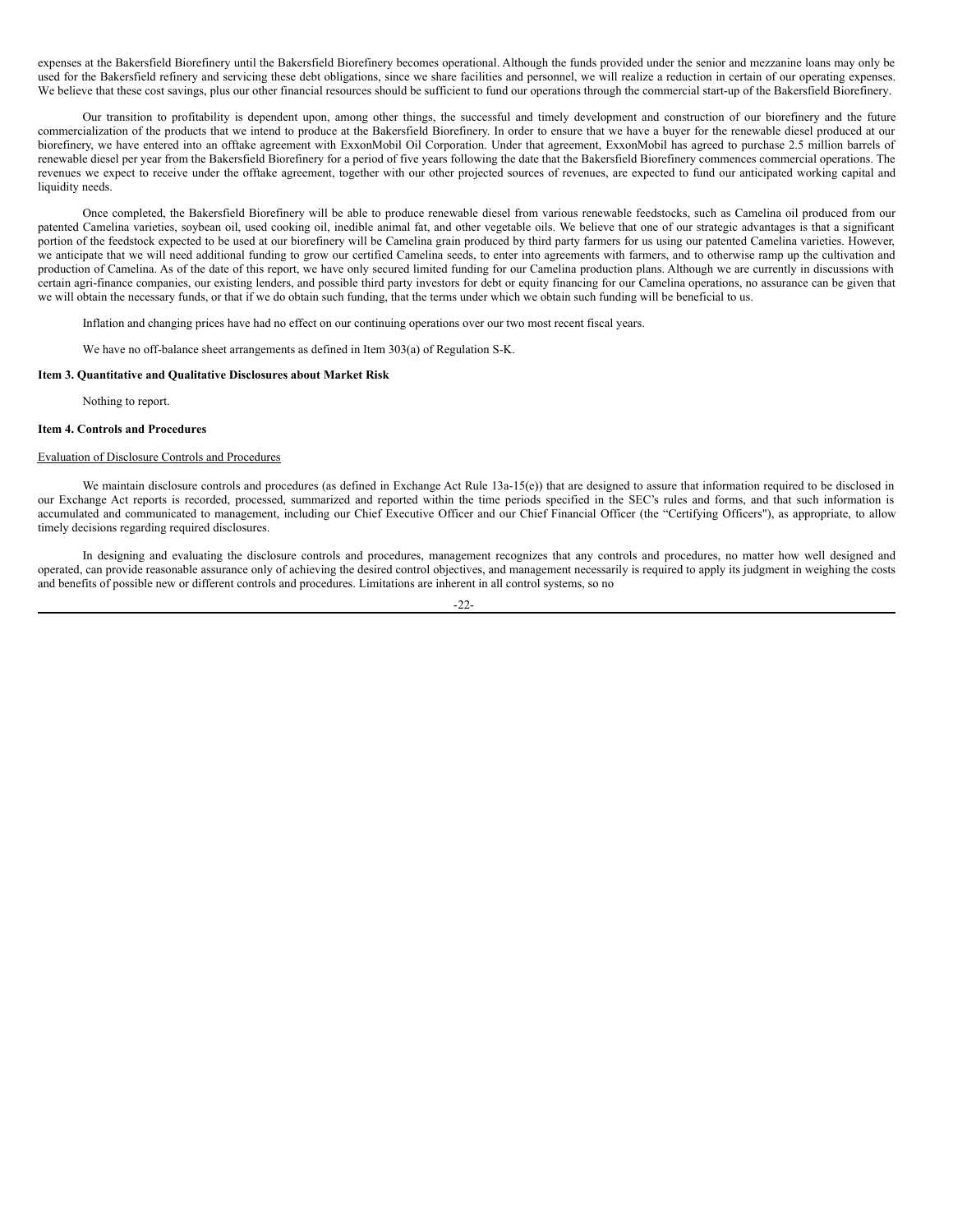evaluation of controls can provide absolute assurance that all control issues and any fraud within the company have been detected.

As required by Exchange Act Rule 13a-15(b), as of the end of the period covered by this Quarterly Report on Form 10-Q, management, under the supervision and with the participation of our Certifying Officers, evaluated the effectiveness of our disclosure controls and procedures. Based on this evaluation, the Certifying Officers have concluded that, as of the end of the period covered by this Quarterly Report on Form 10-Q, our disclosure controls and procedures, based on the framework of Internal Control-Integrated Framework issued by the Committee of Sponsoring Organizations of the Treadway Commission ("COSO") 2013, were not effective because of the following material weaknesses in our internal control over financial reporting: (i) As of March 31, 2020 we did not have sufficient accounting staff and accounting staff with the requisite knowledge of GAAP and the financial reporting requirements of the SEC, and (ii) as of March 31, 2020 there was insufficient segregation of duties related to processing, approving and reviewing transactions and journal entries. We have taken remedial steps to address the material weaknesses in our disclosure controls and procedures. These remedial steps include the following:

(a) Since March 31, 2020, we have hired (i) a Chief Financial Officer who is a CPA and who previously was a chief financial officer at a publicly traded oil and gas company, (ii) a controller who is also a CPA and experienced in U.S. GAAP financial reporting, (iii) a staff accountant who also is a CPA, and (iv) other members of a newly established clerical department;

(b) We recently purchased and installed a new financial reporting and accounting system;

(c) We have designed and are implementing more robust financial reporting, accounting and management controls over our accounting and financial reporting functions at our two facilities.

There has been no change in the Company's internal control over financial reporting during the quarter ended March 31, 2020 that has materially affected, or is reasonably likely to materially affect, the Company's internal control over financial reporting.

#### **Part II. OTHER INFORMATION**

### **Item 1. Legal Proceedings**

On August 24, 2020 Wood Warren & Co Securities, LLC filed a complaint in the Superior Court of California, Alameda County, against GCE Holdings Acquisitions, LLC titled "Wood Warren & Co Securities, LLC vs. GCE Holdings Acquisitions, LLC' (Case No. RG 20072242). The complaint alleges that GCE Holdings Acquisitions, LLC breached that certain Consulting Agreement, dated October 8, 2019, by failing to pay Wood Warren & Co Securities, LLC certain fees that Wood Warrant claims it has earned under the Consulting Agreement. Wood Warren & Co Securities, LLC has asked the court for an award of \$1.2 million. On October 14, 2020, GCE Holdings Acquisitions, LLC filed an answer and denied all allegations in the complaint.

### **Item 1A. Risk Factors**

The discussion of our business and operations should be read together with the risk factors contained in Item 1A of our Annual Report on Form 10-K for the fiscal year ended December 31, 2019 filed with the SEC, which describe various risks and uncertainties to which we are or may become subject. These risks and uncertainties have the potential to affect our business, financial condition, results of operations, cash flows, strategies or prospects in a material and adverse manner.

-23-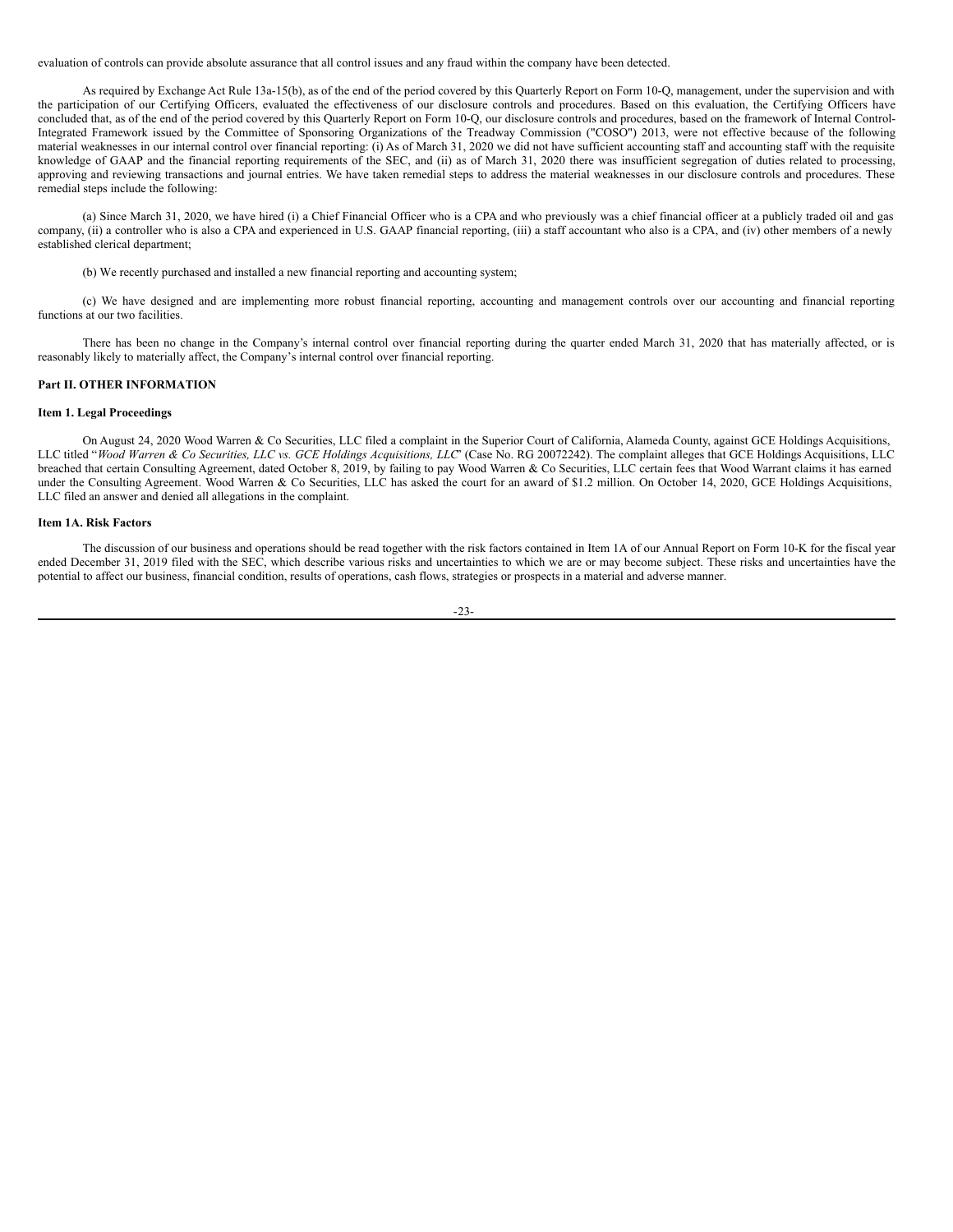*Uncertain Impact of Covid-19 Coronavirus*. The outbreak of coronavirus (also known as COVID-19) is not expected to materially impact our operations unless our workforce or our contractors cannot continue the development and construction of the Bakersfield Biorefinery. We are committed to ensuring the safety of our personnel, consultants and vendors who must work on site. There is no assurance that we will not have a COVID-19 exposure whereby future work or such widespread outbreak may cause material delays in the development and/or commencement of commercial operations of the Bakersfield Biorefinery. Any material delay in completing the construction of the Bakersfield Biorefinery or commencing its operations could have a material negative impact on our future operations, cash flow and financial condition.

# **Item 2. Unregistered Sales of Equity Securities and Use of Proceeds**

On January 2, 2020, an independent contractor of the Company purchased 6,677,315 shares of Common Stock upon the exercise a stock option. The exercise price was \$0.009 per share.

On January 2, 2020, a Director of the Company purchased 500,000 shares of Common Stock upon the exercise of a stock option. The exercise price was \$0.01 per share.

On January 28, 2020, an independent contractor of the Company purchased 1,000,000 shares of Common Stock upon the exercise of a stock option. The exercise price was \$0.0065 per share.

All of the foregoing securities were issued in reliance upon the exemption from registration provided by Section 4(a)(2) of the Securities Act of 1933, as amended (the "Securities Act") or Regulation D under the Securities Act. No broker-dealers were used in connection with such sales of unregistered securities."

#### **Item 3. Defaults upon Senior Securities**

Nothing to report.

### **Item 4. Mine Safety Disclosures**

Nothing to report.

#### **Item 5. Other Information**

Nothing to report.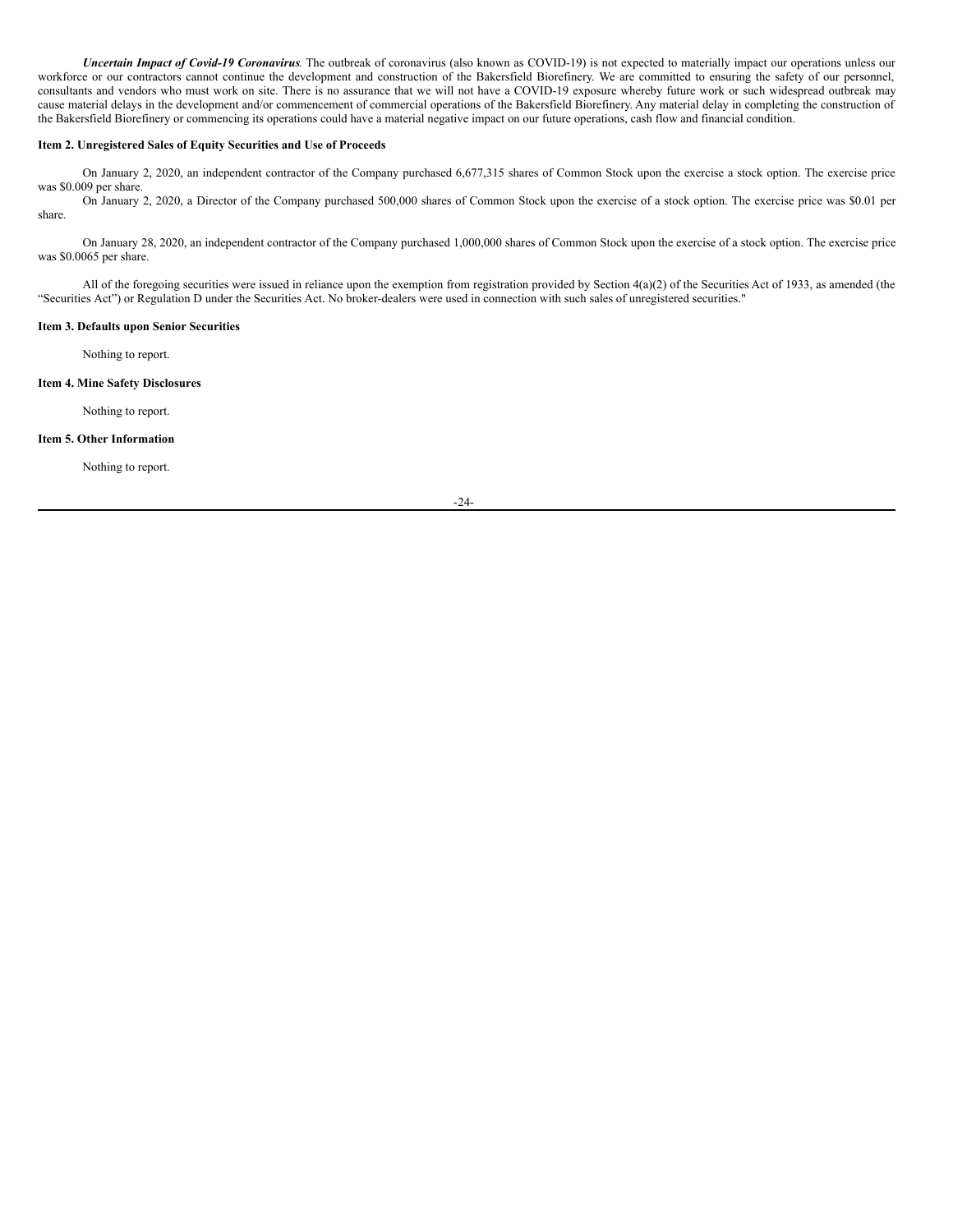# **Item 6. Exhibits**

| Exhibit<br>Number | <b>Description</b>                                                                                                                                 |
|-------------------|----------------------------------------------------------------------------------------------------------------------------------------------------|
|                   |                                                                                                                                                    |
| 31.1              | Certification of Chief Executive Officer pursuant to Section 302 of the Sarbanes-Oxley Act of 2002.                                                |
| 31.2              | Certification of Chief Financial Officer pursuant to Section 302 of the Sarbanes-Oxley Act of 2002.                                                |
| 32.1              | Certification of Chief Executive Officer pursuant to 18 U.S.C. Section 1350, as adopted pursuant to Section 906 of the Sarbanes-Oxley Act of 2002. |
| 32.2              | Certification of Chief Financial Officer pursuant to 18 U.S.C. Section 1350, as adopted pursuant to Section 906 of the Sarbanes-Oxley Act of 2002. |
| 101.INS           | <b>XBRL</b> Instance Document.                                                                                                                     |
| 101.SCH           | XBRL Taxonomy Schema.                                                                                                                              |
| 101.CAL           | XBRL Taxonomy Extension Calculation Linkbase.                                                                                                      |
| 101.DEF           | XBRL Taxonomy Extension Definition Linkbase.                                                                                                       |
| 101.LAB           | XBRL Taxonomy Extension Label Linkbase.                                                                                                            |
| 101.PRE           | XBRL Taxonomy Extension Presentation Linkbase.                                                                                                     |
|                   |                                                                                                                                                    |

# -25-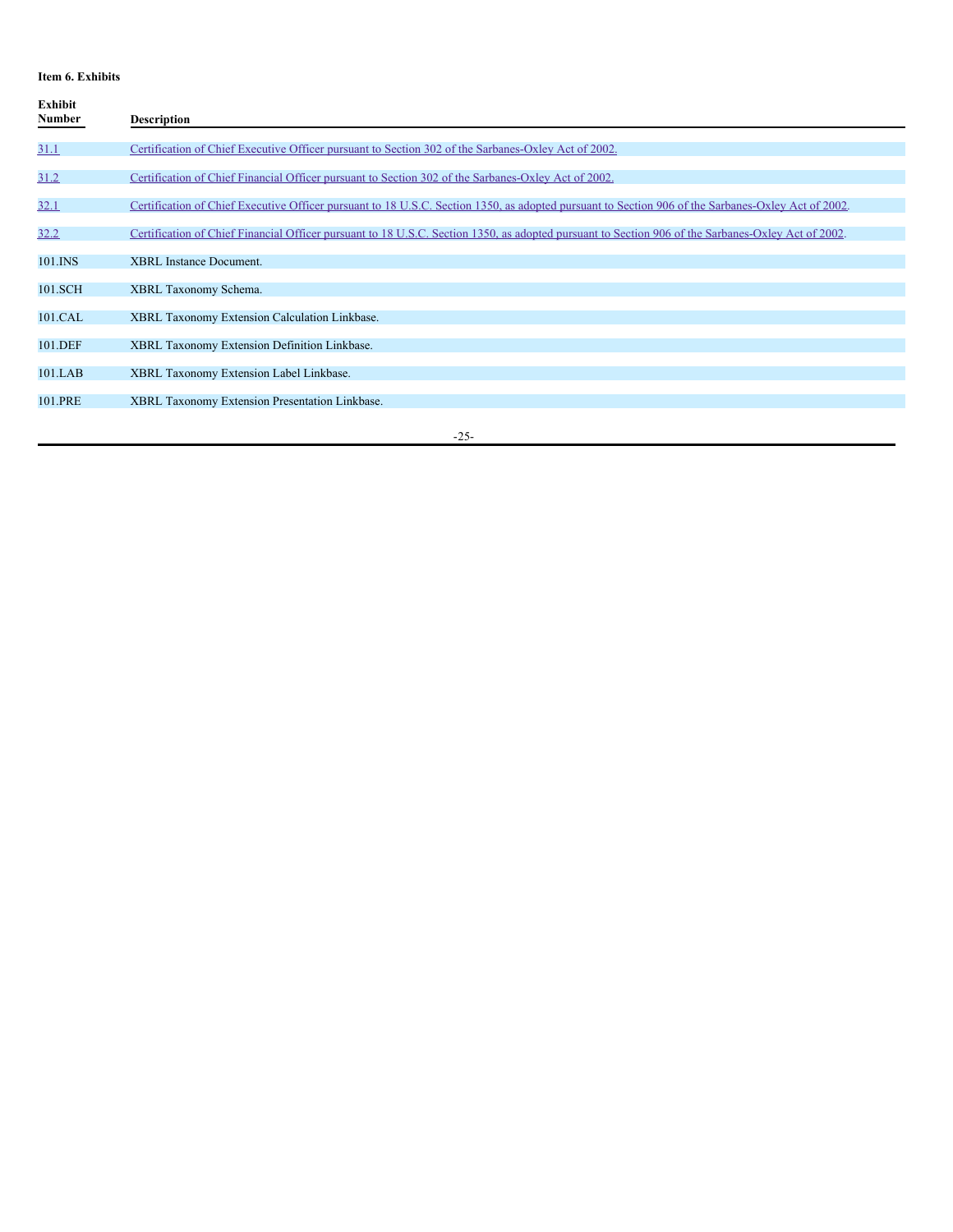# **SIGNATURES**

In accordance with the requirements of the Securities Exchange Act of 1934, the registrant has duly caused this report to be signed on its behalf by the undersigned thereunto duly authorized.

|                         |        | GLOBAL CLEAN ENERGY HOLDINGS, INC.                                                   |
|-------------------------|--------|--------------------------------------------------------------------------------------|
| Date: December 10, 2020 | By:    | /s/ Richard Palmer<br><b>Richard Palmer</b><br>President and Chief Executive Officer |
| Date: December 10, 2020 | By:    | /s/ Ralph Goehring<br>Ralph Goehring<br>Chief Financial Officer                      |
|                         | $-26-$ |                                                                                      |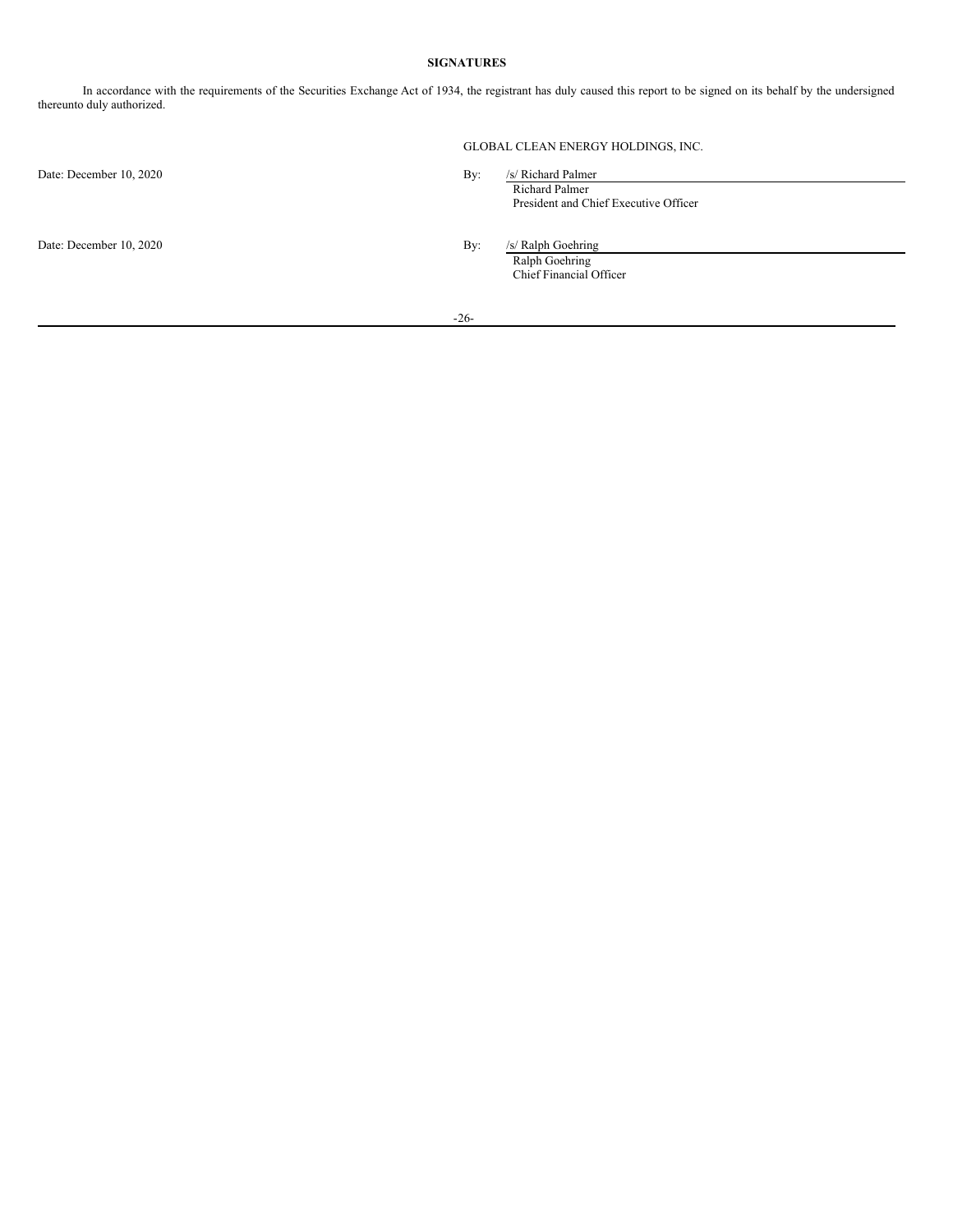### **CERTIFICATIONS PURSUANT TO SECTION 302 OF THE SARBANES-OXLEY ACT OF 2002**

<span id="page-27-0"></span>I, Richard Palmer, certify that:

1. I have reviewed this report on Form 10-Q for the quarter ended March 31, 2020 of Global Clean Energy Holdings, Inc.;

2. Based on my knowledge, this report does not contain any untrue statement of a material fact or omit to state a material fact necessary to make the statements made, in light of the circumstances under which such statements were made, not misleading with respect to the period covered by this report;

3. Based on my knowledge, the financial statements, and other financial information included in this report, fairly present in all material respects the financial condition, results of operations and cash flows of the registrant as of, and for, the periods presented in this report;

4. I am responsible for establishing and maintaining disclosure controls and procedures (as defined in Exchange Act Rules 13a-15(e) and 15d-15(e)) and internal control over financial reporting (as defined in Exchange Act Rules 13a-15(f) and 15d-15(f)) for the registrant and have:

(a) Designed such disclosure controls and procedures, or caused such disclosure controls and procedures to be designed under our supervision, to ensure that material information relating to the registrant, including its consolidated subsidiaries, is made known to us by others within those entities, particularly during the period for which this report is being prepared;

(b) Designed such internal control over financial reporting, or caused such internal control over financial reporting to be designed under our supervision, to provide reasonable assurance regarding the reliability of financial reporting and the preparation of financial statements for external purposes in accordance with generally accepted accounting principles;

(c) Evaluated the effectiveness of the registrant's disclosure controls and procedures and presented in this report our conclusions about the effectiveness of the disclosure controls and procedures, as of the end of the period covered by this report based on such evaluation; and

(d) Disclosed in this report any change in the registrant's internal control over financial reporting that occurred during the registrant's most recent fiscal quarter (the registrant's fourth fiscal quarter in the case of an annual report) that has materially affected, or is reasonably likely to materially affect, the registrant's internal control over financial reporting; and

5. I have disclosed, based on my most recent evaluation of internal control over financial reporting, to the registrant's auditors and to the audit committee of the registrant's board of directors (or persons performing the equivalent functions):

(a) All significant deficiencies and material weaknesses in the design or operation of internal control over financial reporting which are reasonably likely to adversely affect the registrant's ability to record, process, summarize and report information; and

(b) Any fraud, whether or not material, that involves management or other employees who have a significant role in the registrant's internal control over financial reporting.

Date: December 10, 2020 /s/ Richard Palmer

Richard Palmer President and Chief Executive Officer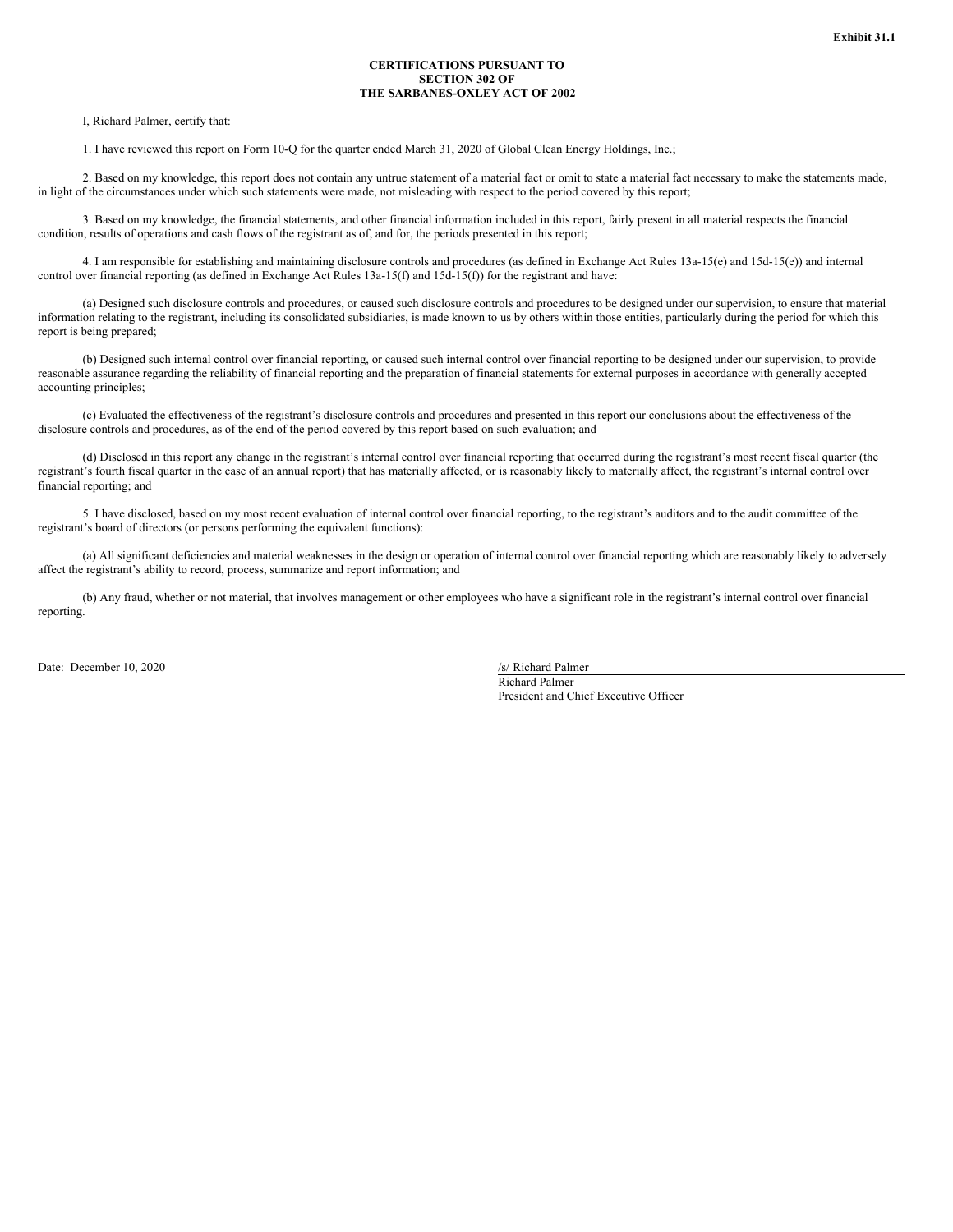### **CERTIFICATIONS PURSUANT TO SECTION 302 OF THE SARBANES-OXLEY ACT OF 2002**

<span id="page-28-0"></span>I, Ralph Goehring, certify that:

1. I have reviewed this report on Form 10-Q for the quarter ended March 31, 2020 of Global Clean Energy Holdings, Inc.;

2. Based on my knowledge, this report does not contain any untrue statement of a material fact or omit to state a material fact necessary to make the statements made, in light of the circumstances under which such statements were made, not misleading with respect to the period covered by this report;

3. Based on my knowledge, the financial statements, and other financial information included in this report, fairly present in all material respects the financial condition, results of operations and cash flows of the registrant as of, and for, the periods presented in this report;

4. I am responsible for establishing and maintaining disclosure controls and procedures (as defined in Exchange Act Rules 13a-15(e) and 15d-15(e)) and internal control over financial reporting (as defined in Exchange Act Rules 13a-15(f) and 15d-15(f)) for the registrant and have:

(a) Designed such disclosure controls and procedures, or caused such disclosure controls and procedures to be designed under our supervision, to ensure that material information relating to the registrant, including its consolidated subsidiaries, is made known to us by others within those entities, particularly during the period for which this report is being prepared;

(b) Designed such internal control over financial reporting, or caused such internal control over financial reporting to be designed under our supervision, to provide reasonable assurance regarding the reliability of financial reporting and the preparation of financial statements for external purposes in accordance with generally accepted accounting principles;

(c) Evaluated the effectiveness of the registrant's disclosure controls and procedures and presented in this report our conclusions about the effectiveness of the disclosure controls and procedures, as of the end of the period covered by this report based on such evaluation; and

(d) Disclosed in this report any change in the registrant's internal control over financial reporting that occurred during the registrant's most recent fiscal quarter (the registrant's fourth fiscal quarter in the case of an annual report) that has materially affected, or is reasonably likely to materially affect, the registrant's internal control over financial reporting; and

5. I have disclosed, based on my most recent evaluation of internal control over financial reporting, to the registrant's auditors and to the audit committee of the registrant's board of directors (or persons performing the equivalent functions):

(a) All significant deficiencies and material weaknesses in the design or operation of internal control over financial reporting which are reasonably likely to adversely affect the registrant's ability to record, process, summarize and report information; and

(b) Any fraud, whether or not material, that involves management or other employees who have a significant role in the registrant's internal control over financial reporting.

Date: December 10, 2020 /s/ Ralph Goehring

Ralph Goehring Chief Financial Officer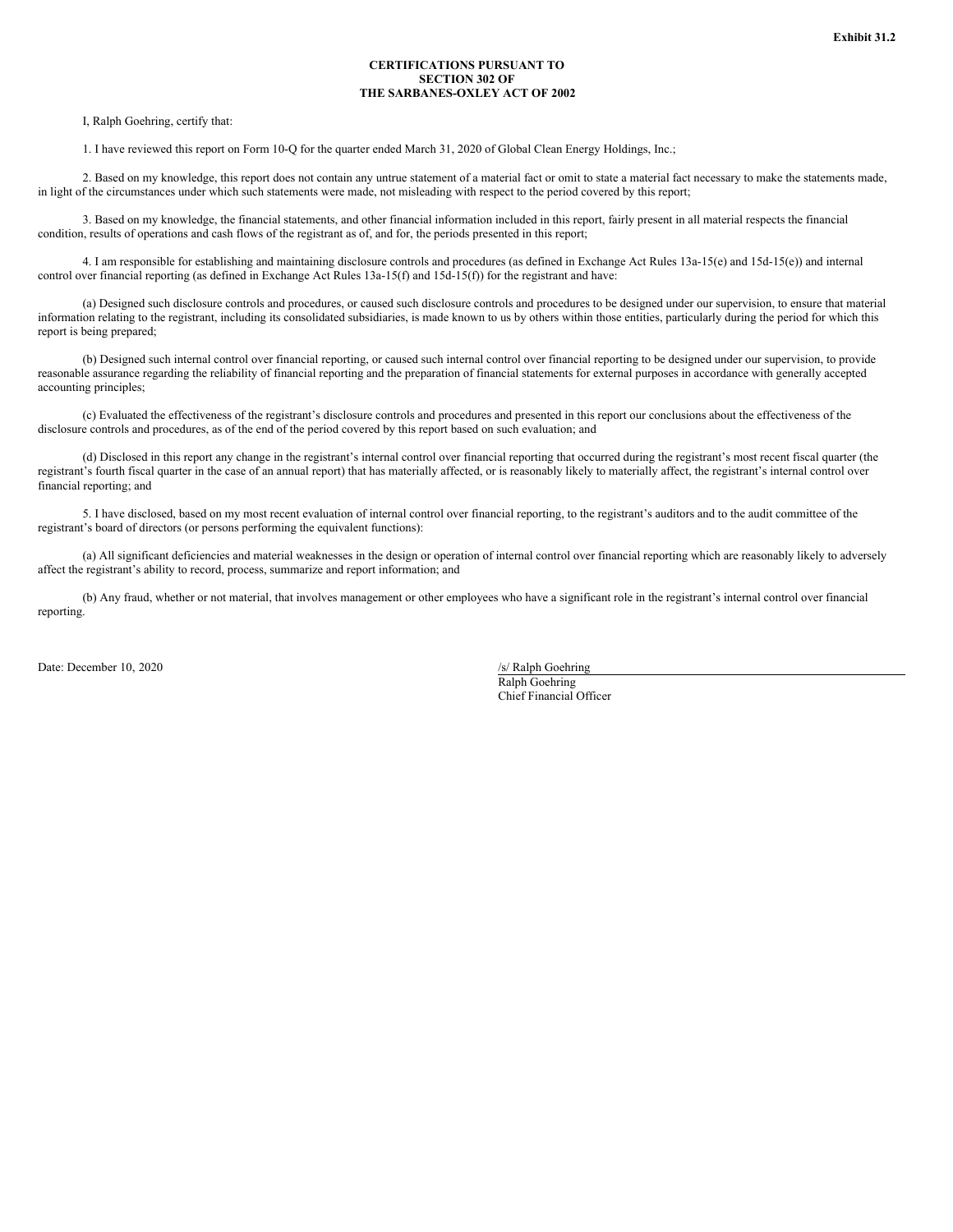#### CERTIFICATION PURSUANT TO

### 18 U.S.C. § 1350,

### AS ADOPTED PURSUANT TO

### SECTION 906 OF THE SARBANES-OXLEY ACT OF 2002

<span id="page-29-0"></span>In connection with the Quarterly Report of Global Clean Energy Holdings, Inc. (the "Company") on Form 10-Q for the quarter ended March 31, 2020, as filed with the Securities and Exchange Commission (the "Report"), I, Richard Palmer, Chief Executive Officer of the Company, certify, pursuant to 18 U.S.C. § 1350, as adopted pursuant to Section 906 of the Sarbanes-Oxley Act of 2002, that to the best of my knowledge:

- (1) The Report fully complies with the requirements of Section 13(a) or 15(d) of the Securities Exchange Act of 1934; and
- (2) The information contained in the Report fairly presents, in all material respects, the financial condition and results of operations of the Company.

Date: December 10, 2020 /s/ Richard Palmer

Richard Palmer President and Chief Executive Officer